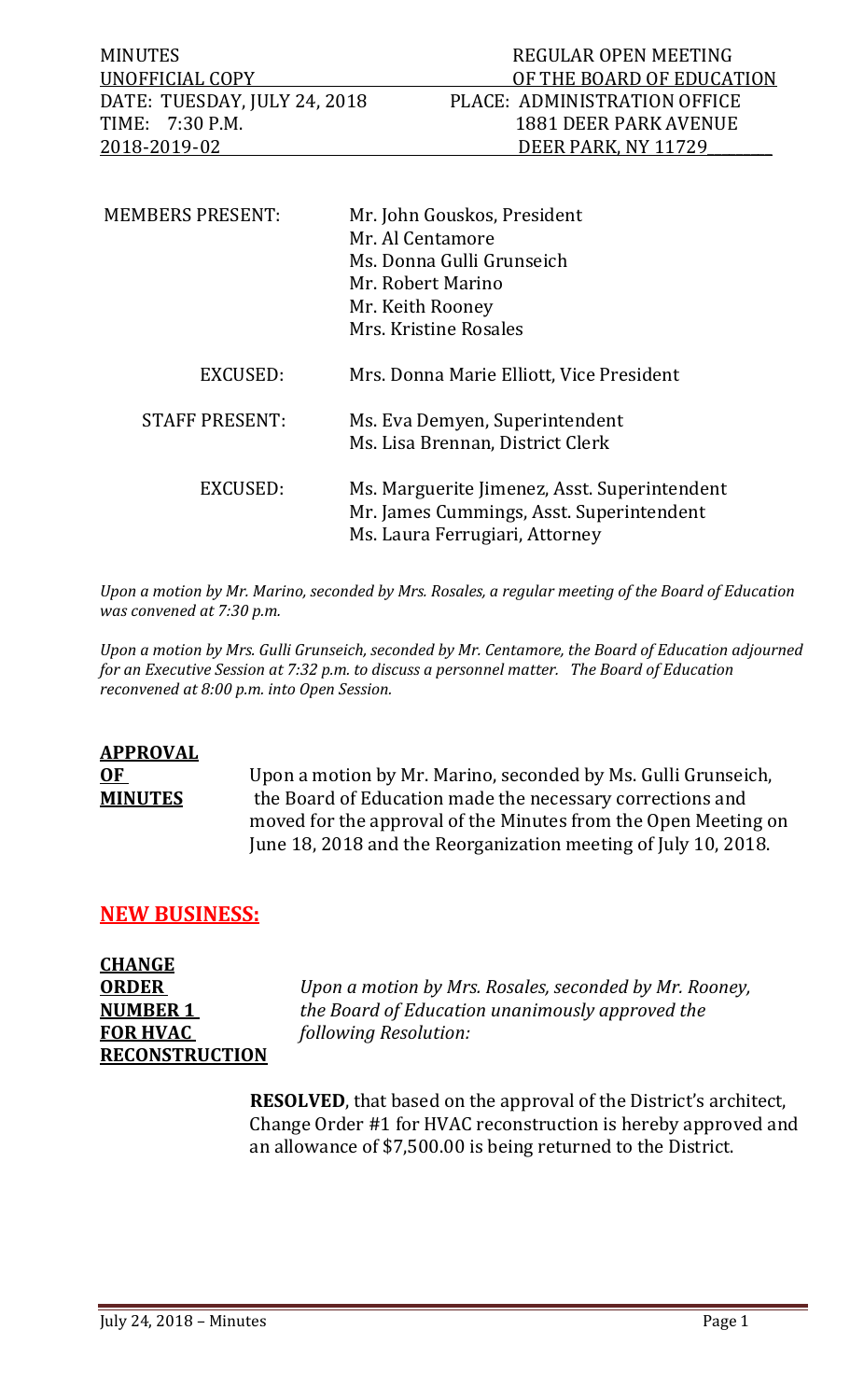# **APPROVAL**

**OF** *Upon a motion by Ms. Gulli Grunseich, seconded by Mr.* **SCHEDULES** *Centamore, the Board of Education approved the following Schedules collectively:*

# **NON-INSTRUCTIONAL**

#### **SCHEDULE -- CS --CHANGE OF SALARY/ STATUS (Non-Instructional)**

#### **Lisa Brennan**

District Office<br>Position: District Clerk<br>\$58,993.46 Salary/Step:<br>Effective  $7/1/2018$ Codes: 1040.160/1240.160

#### **Jeanne-Marie Kavanagh**

Deer Park High School<br>Position: Swimn Swimming Pool Manager<br>\$51,921.70 Salary/Step:<br>Effective  $7/1/2018$ 

#### **Daniel Kolwicz**

Deer Park High School<br>Position: Night C Position: Night Custodian<br>Salary/Step: \$48,0 \$48,058 Step 1 Effective 6/11/2018 Salary prorated at \$2,773

#### **Lawrence Mangan**

Memorial<br>Position: Print Shop Supervisor Salary/Step: \$63,000<br>Effective 7/1/201  $7/1/2018$ 

## **Janet Metzler**

District Office Confidential Secretary<br>\$71,559.17 Salary/Step:<br>Effective  $7/1/2018$ 

#### **Robert Woolsey** Momorial

| MENIOLIAI    |                            |
|--------------|----------------------------|
| Position:    | Director of Facilities III |
| Salary/Step: | \$141,433.08               |
| Effective    | 7/1/2018                   |
|              |                            |

#### **SCHEDULE -- NN --APPOINTMENTS (Non-Instructional)**

## **Michael Schack**

Robert Frost Middle School<br>Position: Night Custo Position: Night Custodial Aide<br>Salary/Step: \$40,751 \$40,751 Step 1 Effective 7/1/2018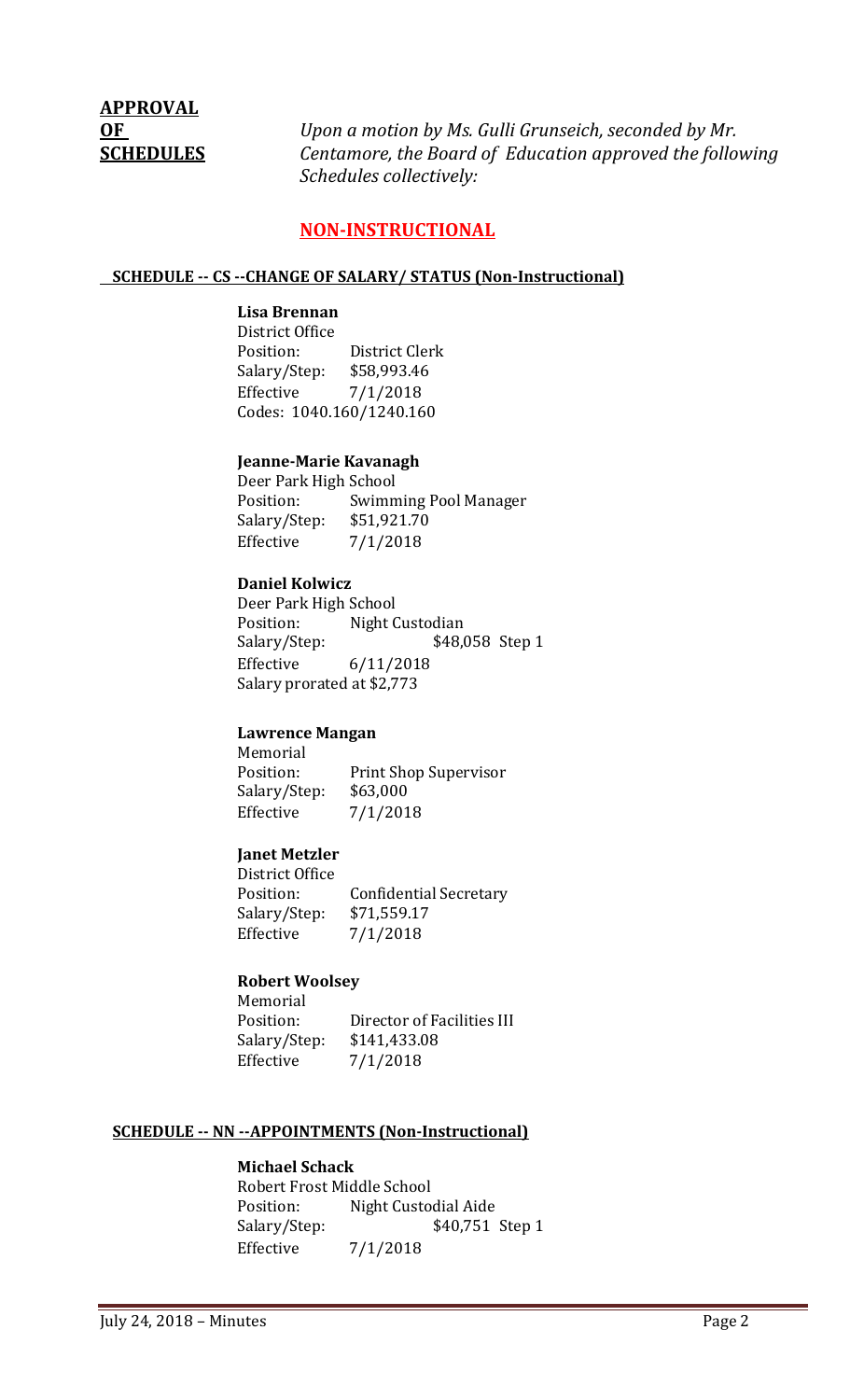## **Yasmeen Syedda-Hensley**

Deer Park High School<br>Position: Lifegua Lifeguard<br>\$11/hour Salary/Step:<br>Effective  $7/2/2018$ 

## **Steven Vaccaro**

John Quincy Adams School Night Custodial Aide<br>\$40,751 Salary/Step:<br>Effective Effective 6/18/2018 Salary prorated at \$1,567

# **Chris Ward**

| Deer Park High School |           |
|-----------------------|-----------|
| Position:             | Lifeguard |
| Salary/Step:          | \$11/hour |
| Effective             | 7/3/2018  |

## **SCHEDULE -- NNPS --PER DIEM SUBSTITUTES (Non-Instructional)**

## **Sean Miller**

| District Wide |                  |
|---------------|------------------|
| Position:     | B & G Substitute |
| Salary/Step:  | \$11/hour        |
| Effective     | 6/18/2018        |

## **SCHEDULE -- OO --RESIGNATIONS / RETIREMENTS / REMOVALS / TERMINATIONS (Non-Instructional)**

## **Luis Chamaidan**

Transportation<br>Position: **Bus Aide** Salary/Step:<br>Effective  $6/27/2018$ Resignation. No outstanding obligation to the district.

## **Travis Chuba**

Deer Park High School<br>Position: Sr. Life Sr. Lifeguard/Recreation Specialist Salary/Step:<br>Effective Effective 6/13/2018 Resignation. No outstanding obligation to the district.

## **Celine Marino**

Deer Park High School<br>Position: Lifegua Lifeguard Salary/Step: Effective 6/13/2018 Resignation. No outstanding obligation to the district.

## **Allyssa Patak**

Deer Park High School<br>Position: Sr. Life Sr. Lifeguard/Recreation Specialist Salary/Step:<br>Effective Effective 6/13/2018 Resignation. No outstanding obligation to the district.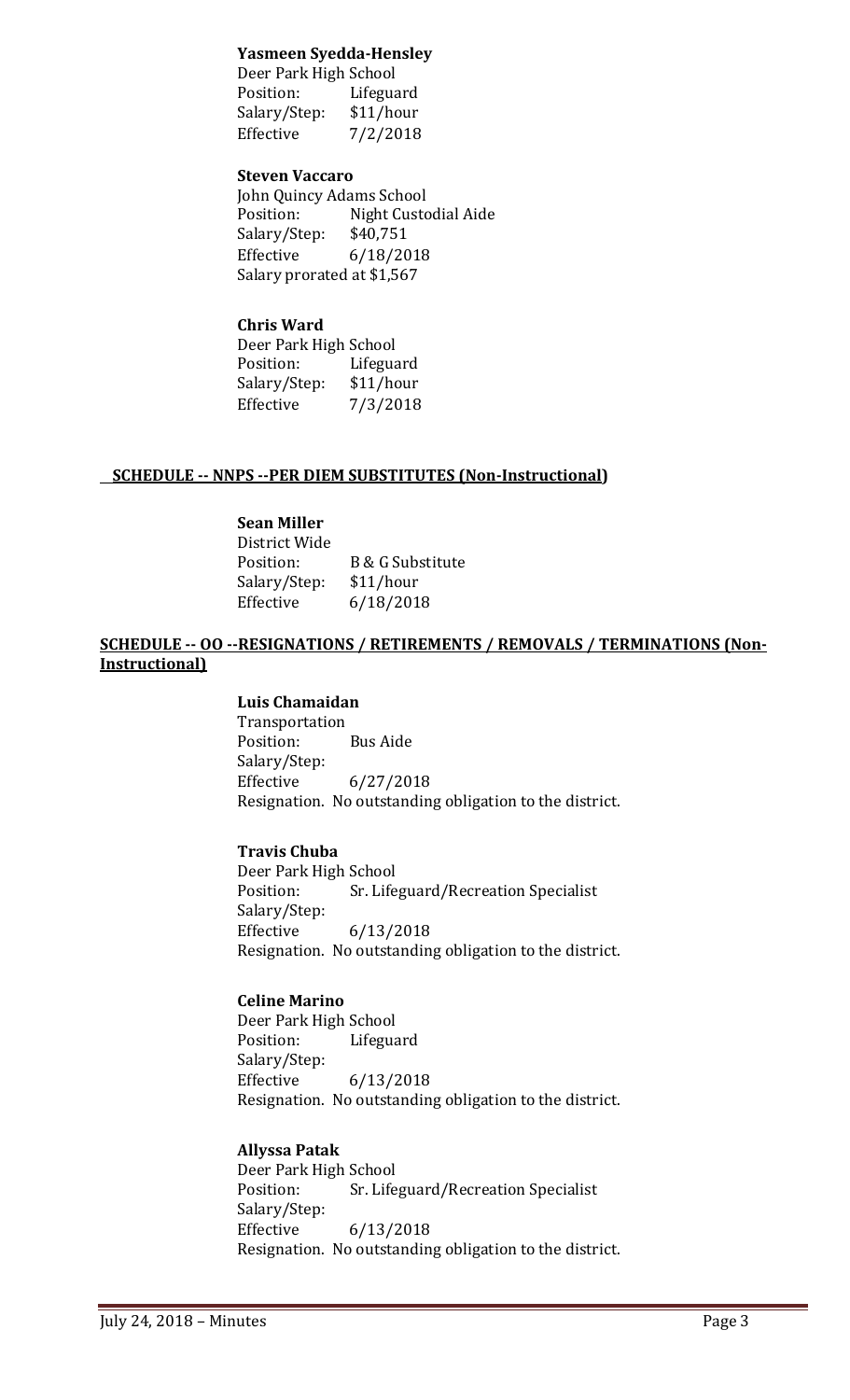## **Heather Pecoraro**

Deer Park High School<br>Position: Lifegua Lifeguard Salary/Step: Effective 6/13/2018 Resignation. No outstanding obligation to the district.

## **Marianne Sheehan**

Deer Park High School<br>Position: Sr. Life Sr. Lifeguard/Recreation Specialist Salary/Step:<br>Effective Effective 6/13/2018 Resignation. No outstanding obligation to the district.

## **SCHEDULE -- QQ --LEAVES OF ABSENCE (Non-Instructional)**

## **Michael McEvoy**

Memorial<br>Position: Groundsman Salary/Step: Effective 6/26/2018 - 8/2/2018 Extension of Unpaid Medical LOA (WC)

## **John Warner**

Transportation<br>Position: **Bus Driver** Salary/Step:  $7/1/2018 - 8/31/2018$ Extension of Unpaid Medical LOA

#### **SCHEDULE -- TPA --TEMPORARY ASSIGNMENT (Non-Instructional)**

## **Cheryl Anderson**

John F Kennedy Intermediate School<br>Position: Per-Diem Substitute ! Per-Diem Substitute Summer School Guard<br>\$18.86/hour Salary/Step:<br>Effective Effective 7/9/2018 - 8/17/2018

## **Cheryl Anderson**

Transportation Summer School Substitute Bus Aide<br>\$11/hour Salary/Step:<br>Effective Effective 7/9/2018 - 8/17/2018

## **Lucy Benivenga**

Transportation<br>Position: Summer School Bus Aide<br>\$19.11/hour Salary/Step:<br>Effective Effective 7/9/2018 - 8/17/2018

## **Dorota Bosenbeck**

Transportation Summer School Bus Aide<br>\$19.11/hour Salary/Step:<br>Effective Effective 7/9/2018 - 8/17/2018

## **Ryan Brennan**

Transportation Summer School Substitute Bus Aide<br>\$11/hour Salary/Step: Effective 7/9/2018 - 8/17/2018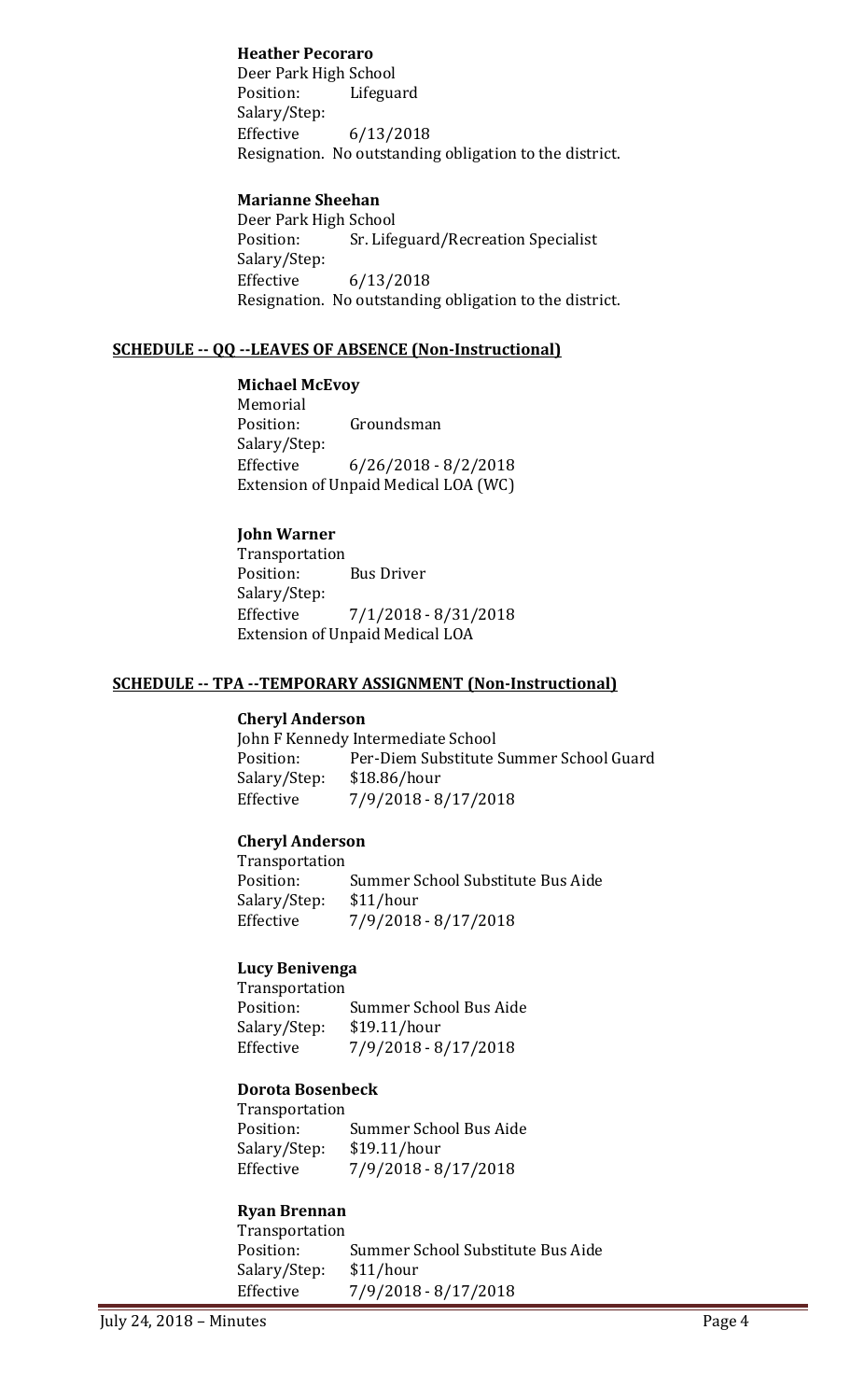## **Sean Brennan**

Transportation Summer School Substitute Bus Aide<br>\$11/hour Salary/Step:<br>Effective Effective 7/9/2018 - 8/17/2018

#### **Donald Buhrmeister**

Transportation Position: Summer School Bus Aide (out of district)<br>Salary/Step: \$19.11/hour Salary/Step: \$19.11/hour<br>Effective 7/9/2018 - 8 Effective 7/9/2018 - 8/17/2018

## **Janice Crandall**

Transportation Summer School Bus Aide (out of district)<br>\$19.11/hour Salary/Step:<br>Effective Effective 7/9/2018 - 8/17/2018

## **Desiree Davis**

| Transportation |                                          |
|----------------|------------------------------------------|
| Position:      | Summer School Bus Aide (out of district) |
| Salary/Step:   | \$17.11/hour                             |
| Effective      | 7/9/2018 - 8/17/2018                     |
|                |                                          |

## **Kenneth De John**

Transportation Summer School Substitute Bus Aide<br>\$11/hour Salary/Step:<br>Effective Effective 7/9/2018 - 8/17/2018

## **Maryann Diaz**

Transportation<br>Position: Summer School Bus Aide (out of district)<br>\$19.11/hour Salary/Step:<br>Effective Effective 7/9/2018 - 8/17/2018

## **Ernestine Edghill**

Transportation Summer School Bus Aide (out of district)<br>\$19.11/hour Salary/Step:<br>Effective Effective 7/9/2018 - 8/17/2018

## **Suzanne Etersque**

Transportation<br>Position: Summer School Bus Aide (out of district)<br>\$19.11/hour Salary/Step:<br>Effective Effective 7/9/2018 - 8/17/2018

## **Ann Fagan-Ahmed**

Transportation<br>Position: Summer School Bus Aide<br>\$19.11/hour Salary/Step:<br>Effective Effective 7/9/2018 - 8/17/2018

#### **Josephine Gambale**

| Transportation |                        |
|----------------|------------------------|
| Position:      | Summer School Bus Aide |
| Salary/Step:   | \$19.11/hour           |
| Effective      | $7/9/2018 - 8/17/2018$ |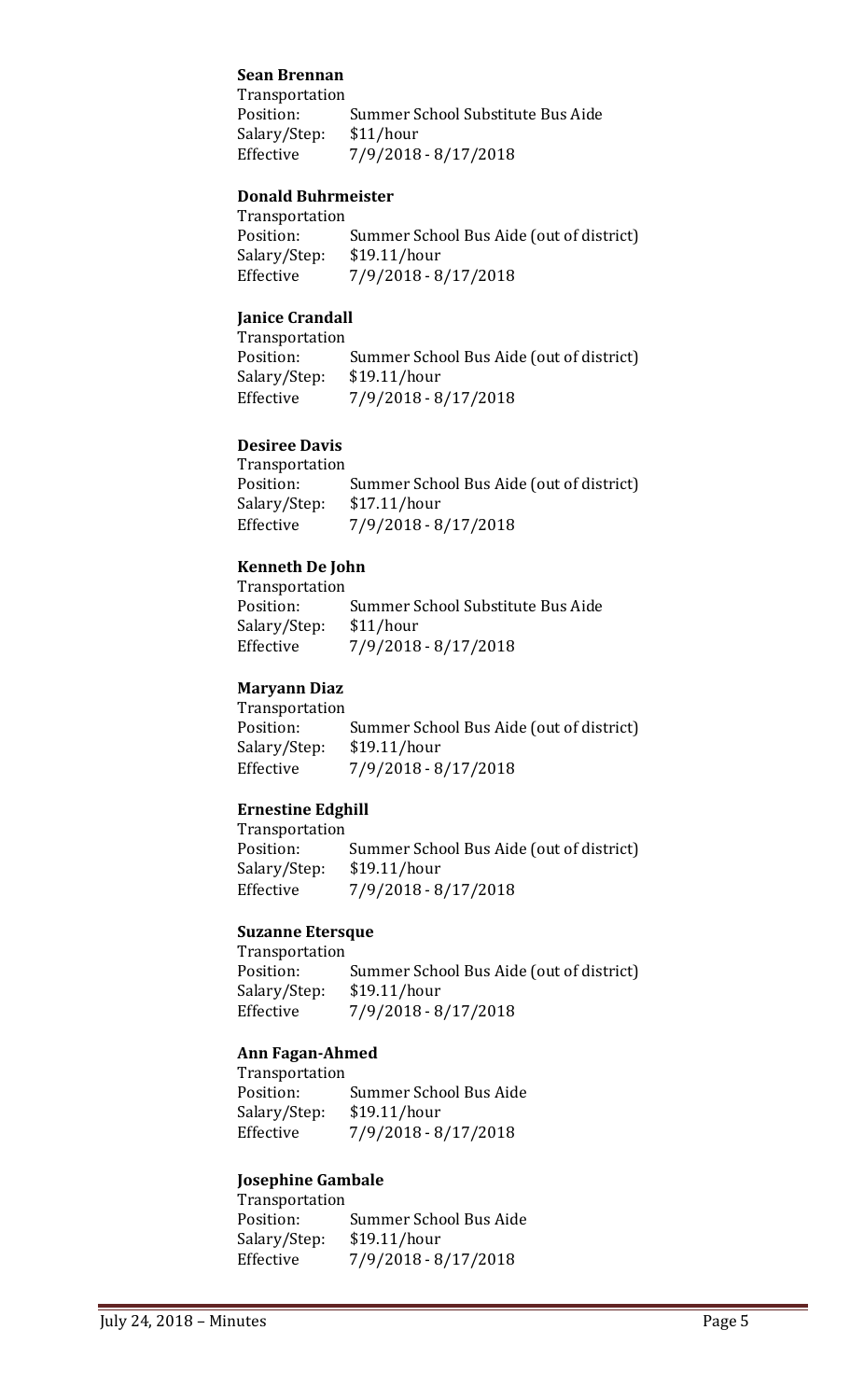## **Justin Giordano**

John F Kennedy Intermediate School<br>Position: Per-Diem Substitute ! Per-Diem Substitute Summer School Guard<br>\$18.86/hour Salary/Step: Effective 7/9/2018 - 8/17/2018

## **Pasqua Girani**

John F Kennedy Intermediate School<br>Position: Summer School Nurs **Summer School Nurse** Salary/Step:<br>Effective  $8/6/2018 - 8/10/2018$ Salary prorated per hours a day

## **Anne Gisbert**

Transportation<br>Position: Position: Summer School Bus Aide<br>Salary/Step: \$19.11/hour Salary/Step: \$19.11/hour<br>Effective 7/9/2018 - 8 Effective 7/9/2018 - 8/17/2018

# **Susan Grabhorn**

| Transportation |                        |
|----------------|------------------------|
| Position:      | Summer School Bus Aide |
| Salary/Step:   | \$19.11/hour           |
| Effective      | 7/9/2018 - 8/17/2018   |

## **Drew Holland**

Transportation<br>Position: Position: Summer School Bus Aide (out of district)<br>Salary/Step: \$17.11/hour Salary/Step: \$17.11/hour<br>Effective 7/9/2018 - 8 Effective 7/9/2018 - 8/17/2018

## **Brendan Hornik**

Transportation Summer School Bus Aide (out of district)<br>\$19.11/hour Salary/Step:<br>Effective Effective 7/9/2018 - 8/17/2018

## **Clare Hornik**

Transportation<br>Position: Summer School Substitute Bus Aide<br>\$11/hour Salary/Step:<br>Effective Effective 7/9/2018 - 8/17/2018

#### **Monique Hornik**

John F Kennedy Intermediate School<br>Position: Summer School Nurs **Summer School Nurse** Salary/Step: Effective 7/8/2018 - 8/17/2018 July 8 - August 3, 2018 and August 13- August 17, 2018 Salary prorated per hours a day

## **Eric Huegel**

Out of District<br>Position: Summer Shadow<br>\$17.11/hour Salary/Step:<br>Effective Effective 7/3/2018 - 7/20/2018 Three hours per day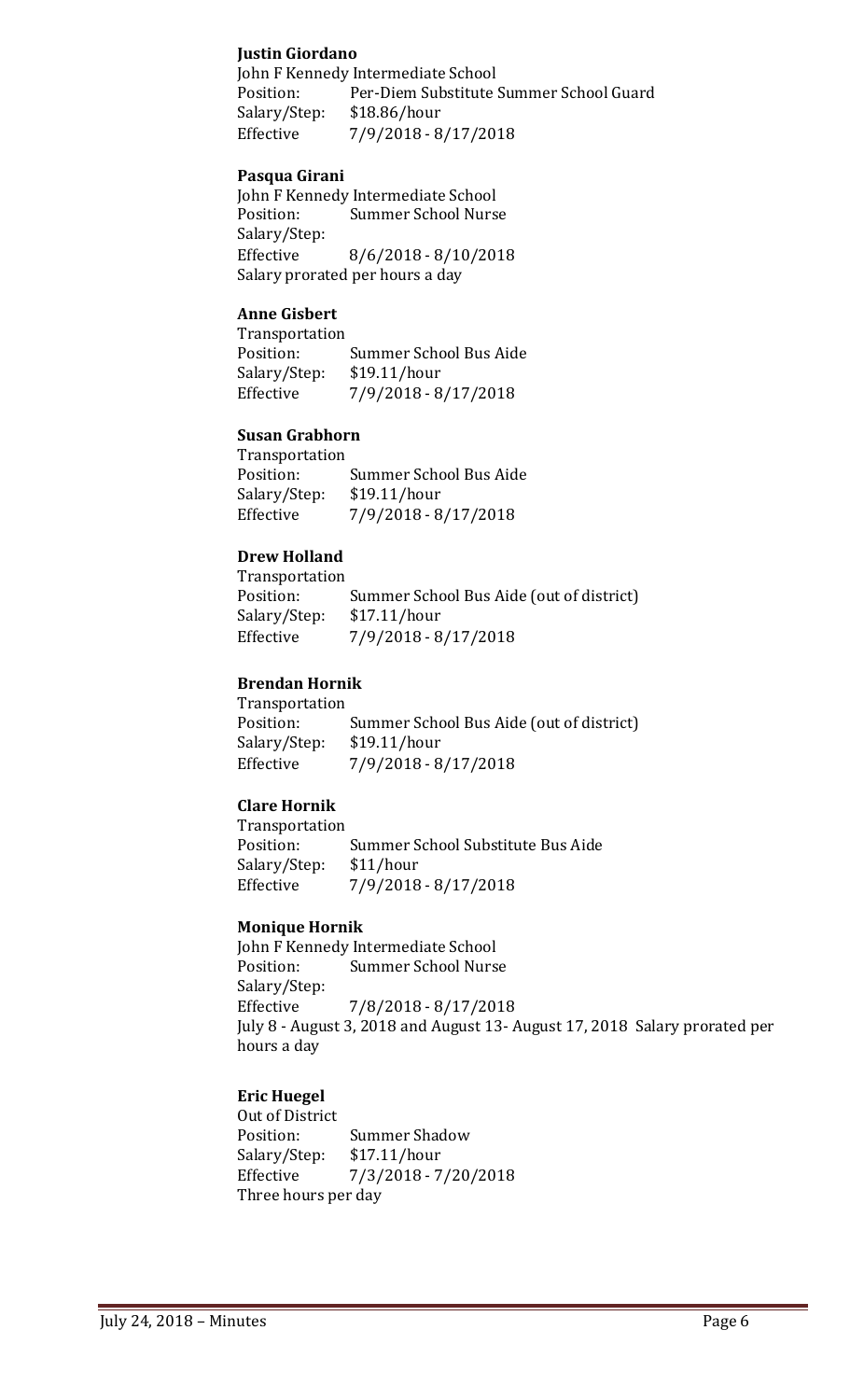## **Heather Johnson**

Transportation Summer School Bus Aide (out of district)<br>\$19.11/hour Salary/Step:<br>Effective Effective 7/9/2018 - 8/17/2018

## **Leyda Juergensen**

| <b>Transportation</b> |                        |
|-----------------------|------------------------|
| Position:             | Summer School Bus Aide |
| Salary/Step:          | \$19.11/hour           |
| Effective             | 7/9/2018 - 8/17/2018   |

## **Elaine Justic**

| Transportation |                        |
|----------------|------------------------|
| Position:      | Summer School Bus Aide |
| Salary/Step:   | \$19.11/hour           |
| Effective      | 7/9/2018 - 8/17/2018   |

#### **David Lewis**

John F Kennedy Intermediate School<br>Position: Summer School Secu Position: Summer School Security Guard<br>Salary/Step: \$18.86/hour \$18.86/hour Effective 7/9/2018 - 8/17/2018 4 hours per day/5 days per week

## **Nancy Liston**

| Transportation |                        |  |
|----------------|------------------------|--|
| Position:      | Summer School Bus Aide |  |
| Salary/Step:   | \$19.11/hour           |  |
| Effective      | $7/9/2018 - 8/17/2018$ |  |

## **Elisabeth Maxaner**

Transportation Summer School Bus Aide (out of district)<br>\$18.11/hour Salary/Step:<br>Effective Effective 7/9/2018 - 8/17/2018

## **Clare Merkle**

| Transportation |                                          |
|----------------|------------------------------------------|
| Position:      | Summer School Bus Aide (out of district) |
| Salary/Step:   | \$19.11/hour                             |
| Effective      | $7/9/2018 - 8/17/2018$                   |
|                |                                          |

## **Barbara O'Sullivan**

Transportation<br>Position: Summer School Bus Aide (out of district)<br>\$18.11/hour Salary/Step:<br>Effective Effective 7/9/2018 - 8/17/2018

## **Denise Piccininni**

Transportation<br>Position: Summer School Bus Aide (out of district)<br>\$19.11/hour Salary/Step:<br>Effective Effective 7/9/2018 - 8/17/2018

# **Charlene Rainone**

| Transportation |                                          |
|----------------|------------------------------------------|
| Position:      | Summer School Bus Aide (out of district) |
| Salary/Step:   | \$19.11/hour                             |
| Effective      | $7/9/2018 - 8/17/2018$                   |
|                |                                          |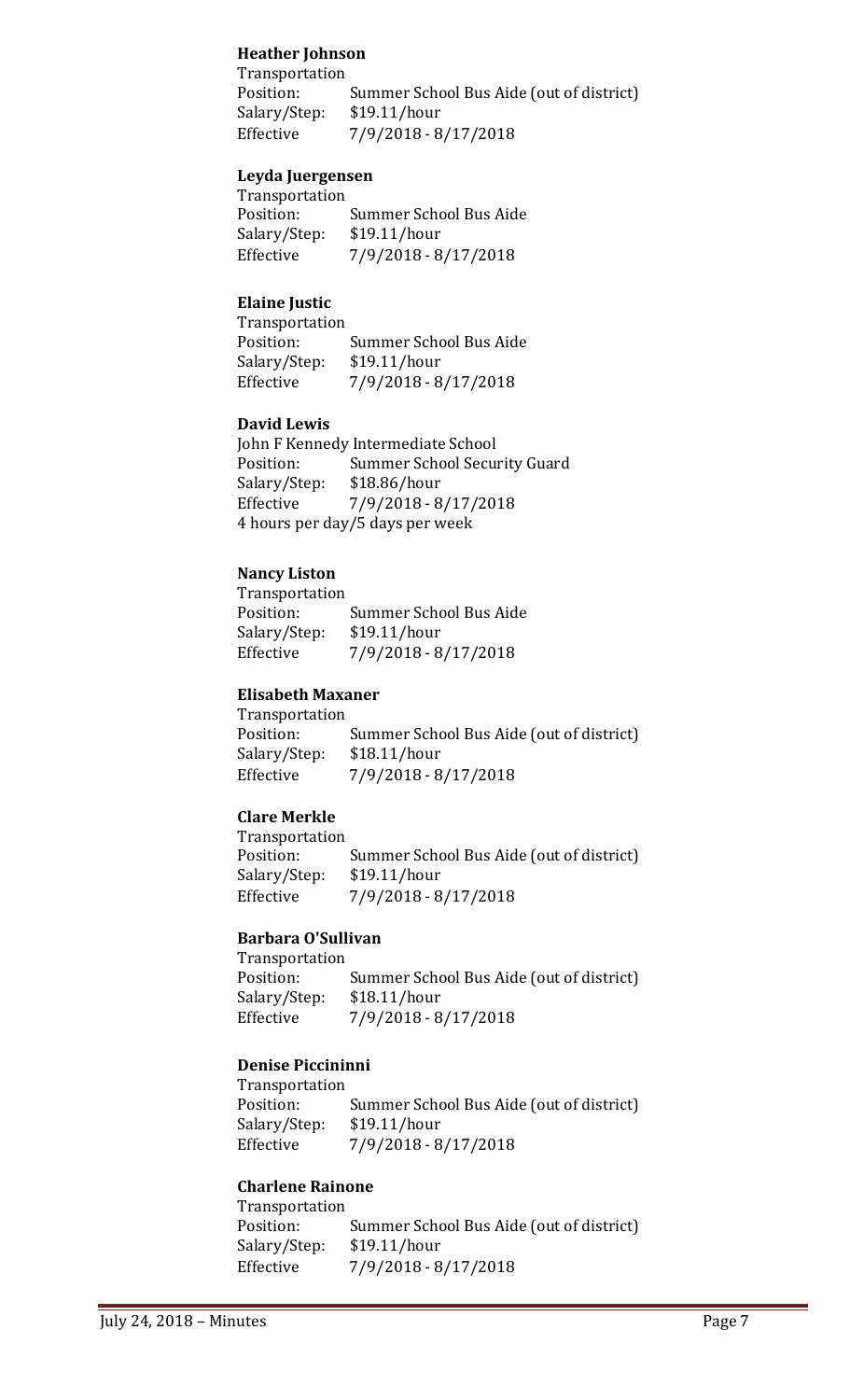## **Nicole Reccardi**

Transportation<br>Position: Summer School Bus Aide (out of district)<br>\$17.11/hour Salary/Step:<br>Effective Effective 7/9/2018 - 8/17/2018

## **Pearl Rogers**

| Transportation |                                          |
|----------------|------------------------------------------|
| Position:      | Summer School Bus Aide (out of district) |
| Salary/Step:   | \$19.11/hour                             |
| Effective      | 7/9/2018 - 8/17/2018                     |
|                |                                          |

## **Renee Russo**

| Transportation |                        |
|----------------|------------------------|
| Position:      | Summer School Bus Aide |
| Salary/Step:   | \$19.11/hour           |
| Effective      | 7/9/2018 - 8/17/2018   |

## **Kimberly Schumann**

| Transportation |                                          |
|----------------|------------------------------------------|
| Position:      | Summer School Bus Aide (out of district) |
| Salary/Step:   | \$18.11/hour                             |
| Effective      | 7/9/2018 - 8/17/2018                     |
|                |                                          |

## **Andrea Schuyler**

| Transportation |                                          |
|----------------|------------------------------------------|
| Position:      | Summer School Bus Aide (out of district) |
| Salary/Step:   | \$19.11/hour                             |
| Effective      | $7/9/2018 - 8/17/2018$                   |
|                |                                          |

## **Joseph Seda**

John F Kennedy Intermediate School<br>Position: Virtual Summer Scho Virtual Summer School Security Guard<br>\$18.86/hour Salary/Step:<br>Effective Effective 7/9/2018 - 8/17/2018 4 hours per day/4 days per week

## **Kim Shea**

| Transportation         |
|------------------------|
| Summer School Bus Aide |
| \$20.98/hour           |
| 7/9/2018 - 8/17/2018   |
|                        |

## **James Sweeney**

John F Kennedy Intermediate School<br>Position: Per-Diem Substitute S Per-Diem Substitute Summer School Guard<br>\$18.86/hour Salary/Step:<br>Effective Effective 7/9/2018 - 8/17/2018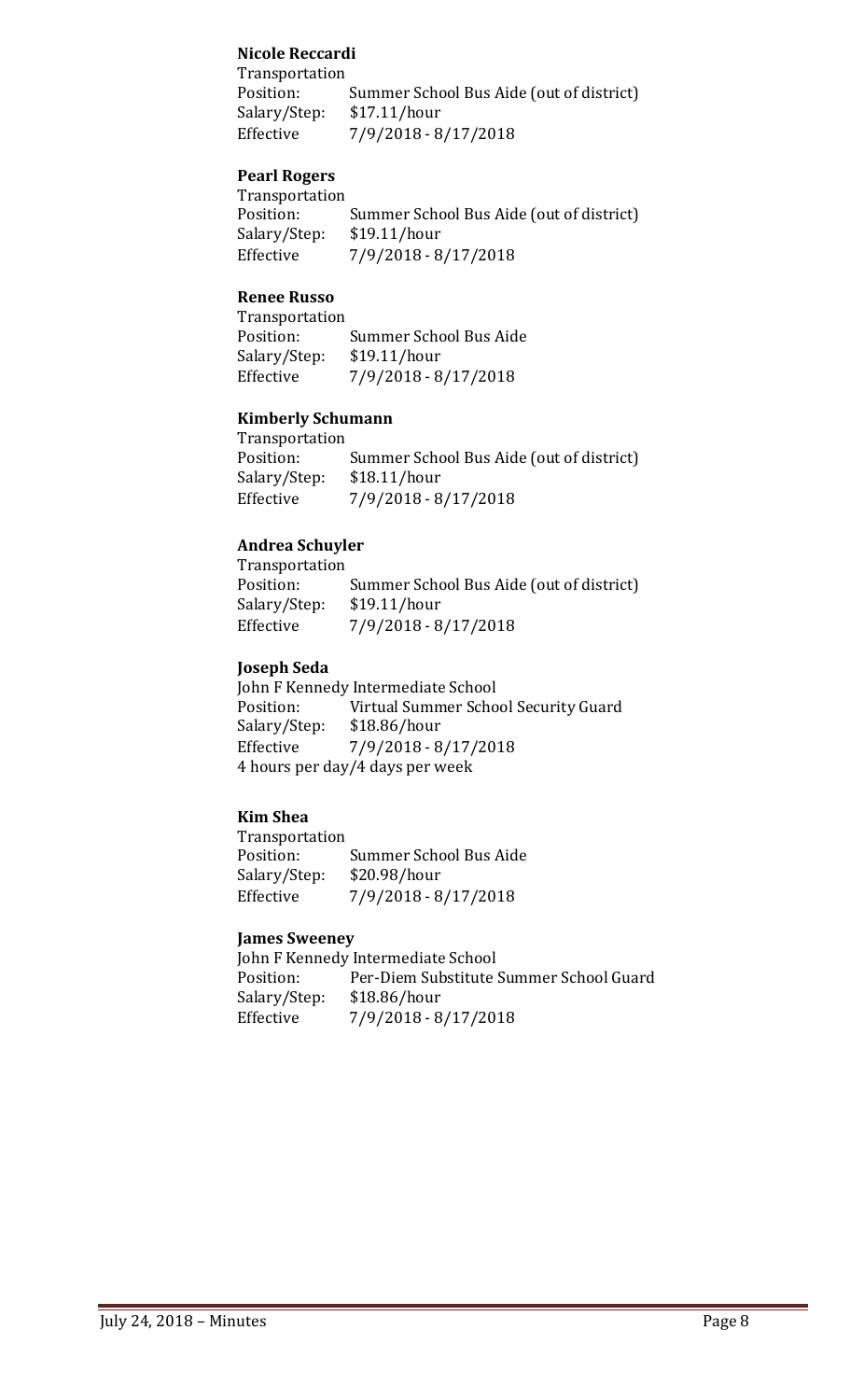# **INSTRUCTIONAL**

#### **SCHEDULE -- CSS --CHANGE OF STATUS / SALARY (Instructional)**

#### **James Cummings**

District Office<br>Position: Assistant Superintendent<br>\$190,207.69 Salary/Step:<br>Effective  $7/1/2018$ 

#### **Vivian D'Agostoro**

Robert Frost Middle School<br>Position: Instructiona Instructional Technology Teaching Assistant<br>No Change Salary/Step: Effective 9/1/2018 - 6/30/2019

#### **Eva Demyen**

District Office Superintendent<br>\$234,101.78 Salary/Step:<br>Effective  $7/1/2018$ 

#### **Linda Esposito**

John F Kennedy Intermediate School<br>Position: lnstructional Technol Instructional Technology Teaching Assistant<br>No Change Salary/Step:<br>Effective Effective 9/1/2018 - 6/30/2019

#### **Justin Gutman**

Deer Park High School<br>Position: Virtual Virtual Summer School Lead Teacher<br>\$6,147.21 Salary/Step:<br>Effective Effective 7/9/2018 - 8/17/2018 Correction of Salary

## **Marguerite Jimenez**

District Office Assistant Superintendent<br>\$193,342.99 Salary/Step:<br>Effective  $7/1/2018$ 

#### **Marissa Manfredi**

District Wide ABAHome Provider<br>\$50/hour Salary/Step: Effective 7/1/2018 - 6/30/2019 CORRECTION of hourly salary

## **Jennifer Paduano**

May Moore School<br>Position: Ins Instructional Technology Teaching Assistant<br>No Change Salary/Step:<br>Effective Effective 9/1/2018 - 6/30/2019

#### **Shoba Singh**

John Quincy Adams School<br>Position: lnstruction Instructional Technology Teaching Assistant<br>No Change Salary/Step: Effective 9/1/2018 - 6/30/2019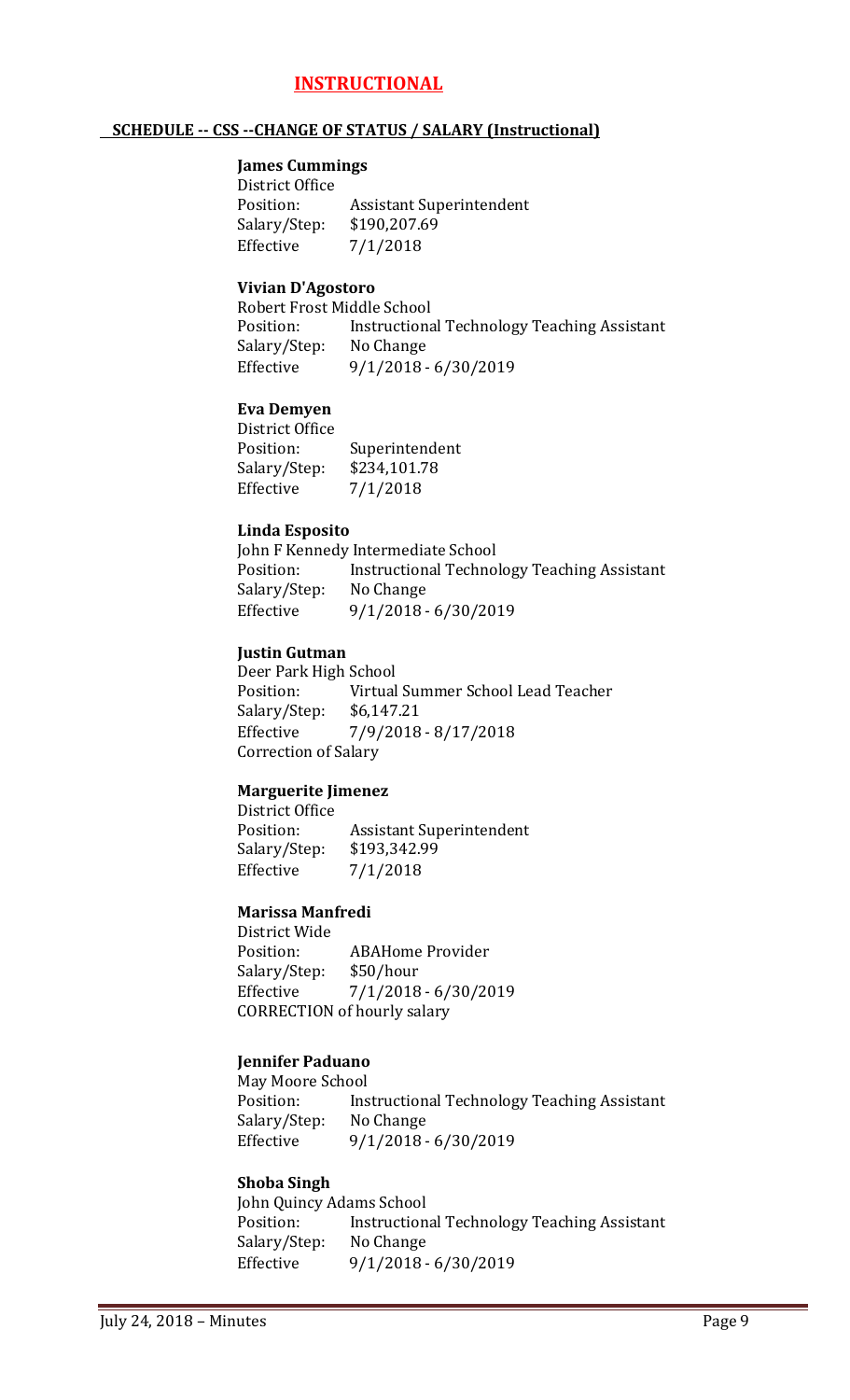## **SCHEDULE -- L --PART-TIME APPOINTMENTS (Instructional)**

## **Brittany O'Brian**

Deer Park High School Position: .8 Social Studies Teacher Salary/Step: \$61,524 MA/Step 1<br>Effective 9/1/2018 - 6/30/2019 Effective 9/1/2018 - 6/30/2019 Salary prorated at \$49,219

## **Amy Pellegrino**

Deer Park High School Position: .8 ENL Teacher<br>Salary/Step: \$61 \$61,985 MA/Step 1 Effective 9/1/2018 - 6/30/2019 CHANGED from .4 to .8 (HS .4 & JFK .4) - Salary prorated at \$49,588

## **Maxx Vogelsberg**

Deer Park High School<br>Position: 2 Musi Position: .2 Music Teacher<br>Salary/Step: \$56,2 \$56,285 BA/Step 1 Effective 9/1/2018 - 6/30/2019 Salary prorated at \$11,257

## **Tara Ann Yoches**

Deer Park High School Position: .8 Spanish Teacher<br>Salary/Step: \$61,524 \$61,524 MA/Step 1 Effective 9/1/2018 - 6/30/2019 Salary prorated at \$49,219 Split: HS/RF

## **SCHEDULE -- LR --LONG TERM SUBSTITUTE / LEAVE REPLACEMENT (LR) APPOINTMENTS (Instructional)**

#### **Jamie Greco**

Deer Park High School Position: .8 Spanish Leave Replacement Teacher \$61,524 MA/Step 1 Effective 9/1/2018 - 1/30/2019 (Nola) Salary prorated at 24,609

#### **Tara Ann Yoches**

Deer Park High School<br>Position: ... 2 Spar Position: ... 2 Spanish Leave Replacement<br>Salary/Step: ... \$61,524 MA/Step \$61,524 MA/Step 1 Effective 9/1/2018 - 1/30/2019 (Nola) Salary prorated at \$6,152

## **SCHEDULE -- N --PROBATIONARY TEACHER (Instructional) \***

#### **Lauren Kuban**

John F Kennedy Intermediate School<br>Position: Probationary Elemen Position: Probationary Elementary Teacher<br>Salary/Step: \$61,524 MA/Step 1 \$61,524 MA/Step 1 Effective 9/1/2018 - 8/31/2022

## **Christopher Nolan**

Deer Park High School<br>Position: Probat Position: Probationary Special Education Teacher<br>Salary/Step: \$61,985 MA/Step 1 Salary/Step: \$61,985 MA/Step 1<br>Effective 9/1/2018 - 8/31/2022 Effective 9/1/2018 - 8/31/2022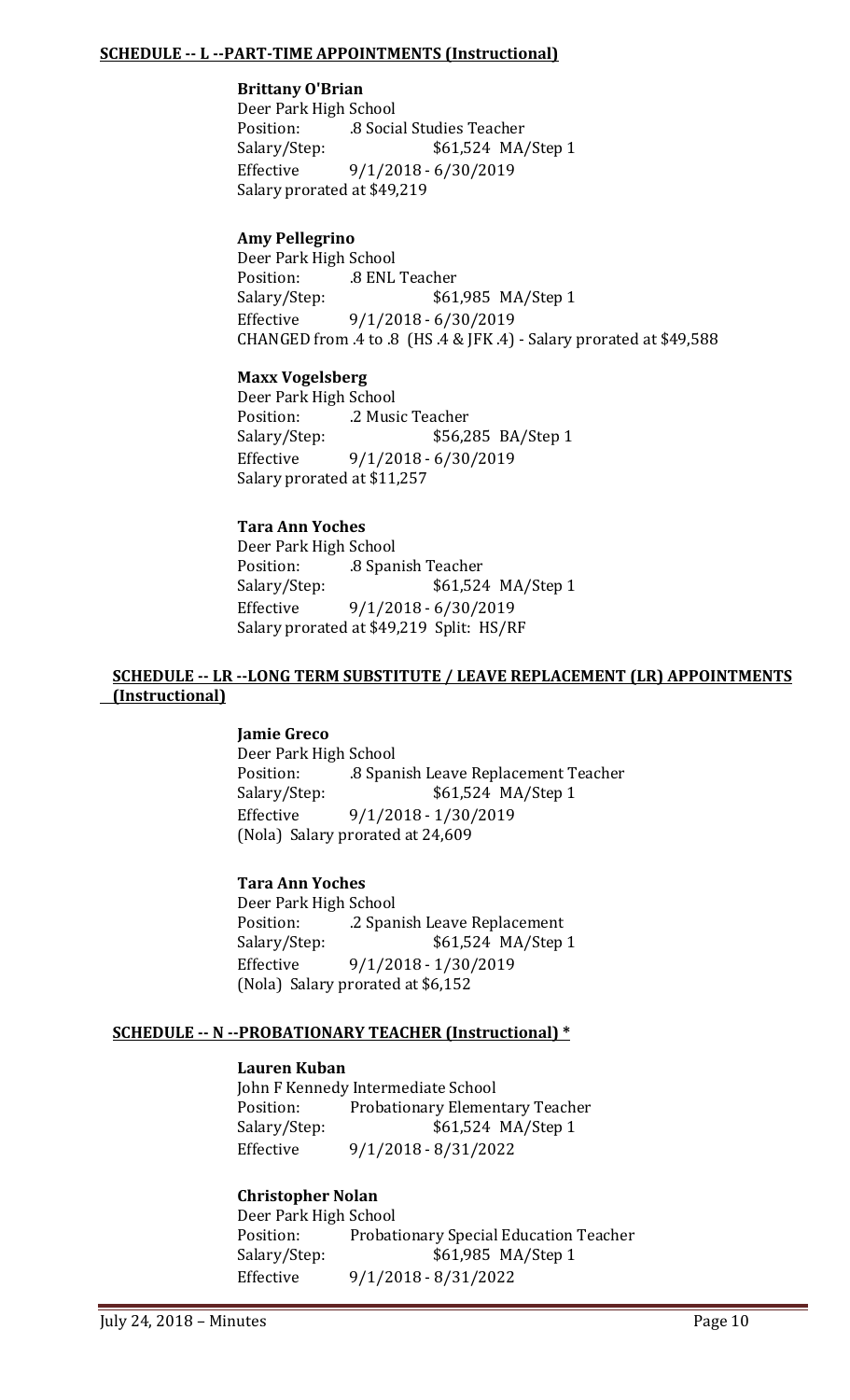**Nina Ragone** John F Kennedy Intermediate School<br>Position: Probationary Elemen Position: Probationary Elementary Teacher<br>Salary/Step: \$61,524 MA/Step 1 Salary/Step: \$61,524 MA/Step 1<br>Effective 9/1/2018 - 8/31/2022 Effective 9/1/2018 - 8/31/2022

\*Except to the extent required by the applicable provisions of Education Law 2509, 2573, 3212 and 3014, in order to be granted tenure the classroom teacher or building administrator shall have received composite or overall annual professional performance review ratings pursuant to Education Law 3012-c and/or 3012-d of either effective or highly effective in at least three (3) of the four (4) preceding years and if the classroom teacher or administrator receives an ineffective composite or overall rating in the final year of the probationary period he or she shall not be eligible for tenure at that time.

#### **SCHEDULE -- NS --PERMANENT SUBSTITUTES (Instructional)**

#### **Audrey Barrett**

John F Kennedy Intermediate School Position: Permanent Substitute Teacher<br>Salary/Step: \$125/day Salary/Step:<br>Effective Effective 9/1/2018 - 6/30/2019

#### **Christina Caravella**

John F Kennedy Intermediate School<br>Position: Permanent Substitut Permanent Substitute Teacher<br>\$125/day Salary/Step:<br>Effective Effective 9/1/2018 - 6/30/2019

#### **Rashida Charles**

John Quincy Adams School<br>Position: Permanent Permanent Substitute Teacher<br>\$125/day Salary/Step: Effective 9/1/2018 - 6/30/2019

#### **Dylan Colquhoun**

John Quincy Adams School<br>Position: Permanent Permanent Substitute Teacher<br>\$125/day Salary/Step: Effective 9/1/2018 - 6/30/2019

#### **Meagan Frank**

John Quincy Adams School Permanent Substitute Teacher<br>\$125/day Salary/Step: Effective 9/1/2018 - 6/30/2019

#### **Erica Fulgenzi**

May Moore School<br>Position: Per Permanent Substitute Teacher<br>\$125/day Salary/Step:<br>Effective Effective 9/1/2018 - 6/30/2019

#### **Lori Furnell**

John F Kennedy Intermediate School<br>Position: Permanent Substitute Permanent Substitute Teacher<br>\$125/day Salary/Step:<br>Effective Effective 9/1/2018 - 6/30/2019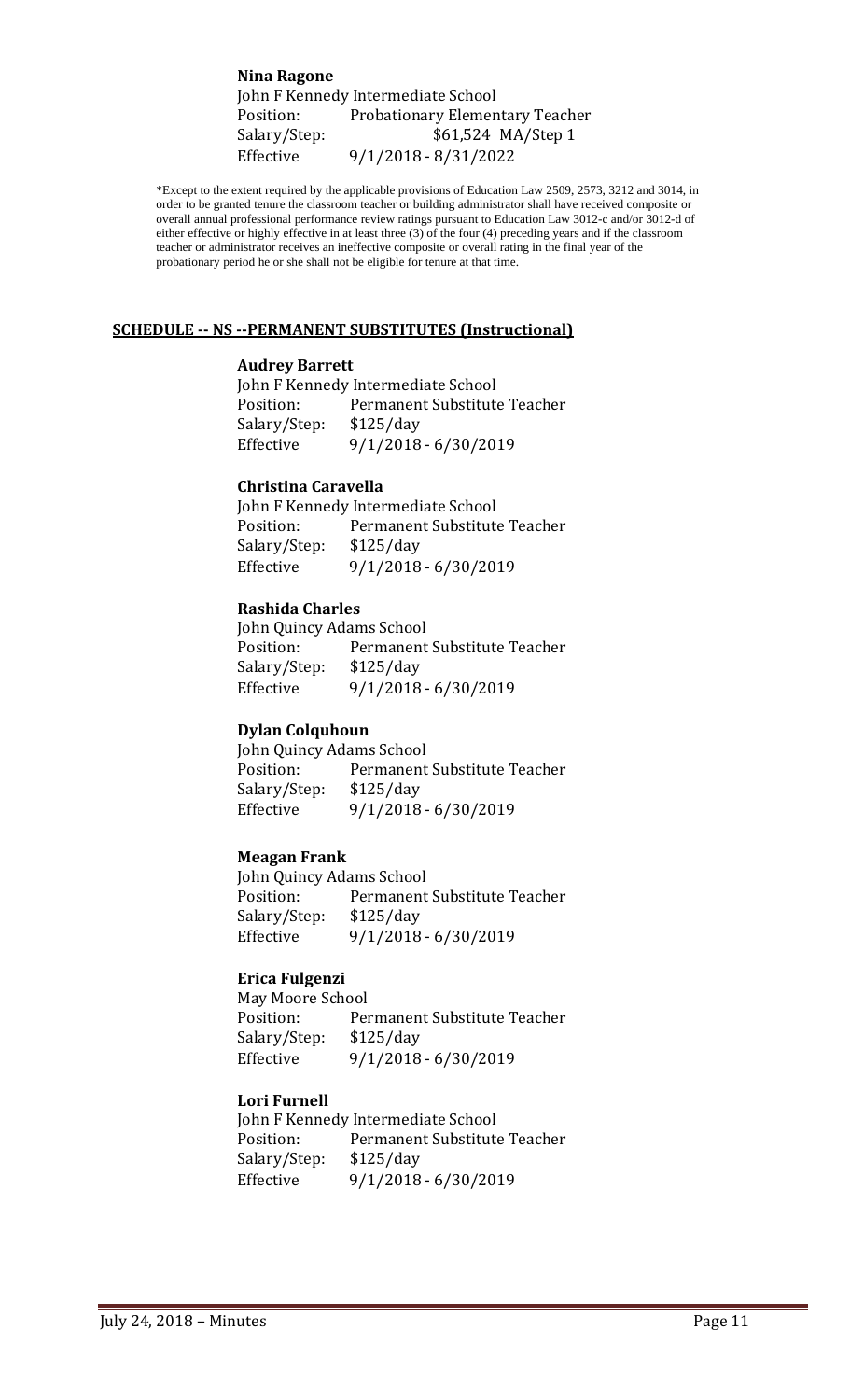## **Jamie Greco**

Deer Park High School Position: .2 Permanent Substitute Teacher<br>Salary/Step: \$125/day Salary/Step: Effective 9/1/2018 - 1/30/2019 Salary prorated at \$25/day

## **Jessica Hucke**

John F Kennedy Intermediate School<br>Position: Permanent Substitute Permanent Substitute Teacher<br>\$125/day Salary/Step: Effective 9/1/2018 - 6/30/2019

#### **Brittany Imperato**

John Quincy Adams School<br>Position: Permanent Permanent Substitute Teacher<br>\$125/day Salary/Step:<br>Effective Effective 9/1/2018 - 6/30/2019

## **Stacey Langer**

May Moore School<br>Position: Per Permanent Substitute Teacher<br>\$125/day Salary/Step: Effective 9/1/2018 - 6/30/2019

## **Brittany O'Brian**

Deer Park High School .2 Permanent Substitute Teacher<br>\$125/day Salary/Step:<br>Effective Effective 9/1/2018 - 6/30/2019 Salary prorated at \$25/day

## **Amy Pellegrino**

Deer Park High School .2 Permanent Substitute Teacher<br>\$125/day Salary/Step: Effective 9/1/2018 - 6/30/2019 CHANGED from .6 to .2 Perm Sub - Salary prorated at \$25/day

#### **Karina Pistorio**

John F Kennedy Intermediate School<br>Position: Permanent Substitute Permanent Substitute Teacher<br>\$125/day Salary/Step:<br>Effective Effective 9/1/2018 - 6/30/2019

#### **Ronald Rudaitis**

John Quincy Adams School<br>Position: Permanent Permanent Substitute Teacher<br>\$125/day Salary/Step:<br>Effective Effective 9/1/2018 - 6/30/2019

#### **Alexandra Tucholski**

May Moore School<br>Position: Per Permanent Substitute Teacher<br>\$125/day Salary/Step: Effective 9/1/2018 - 6/30/2019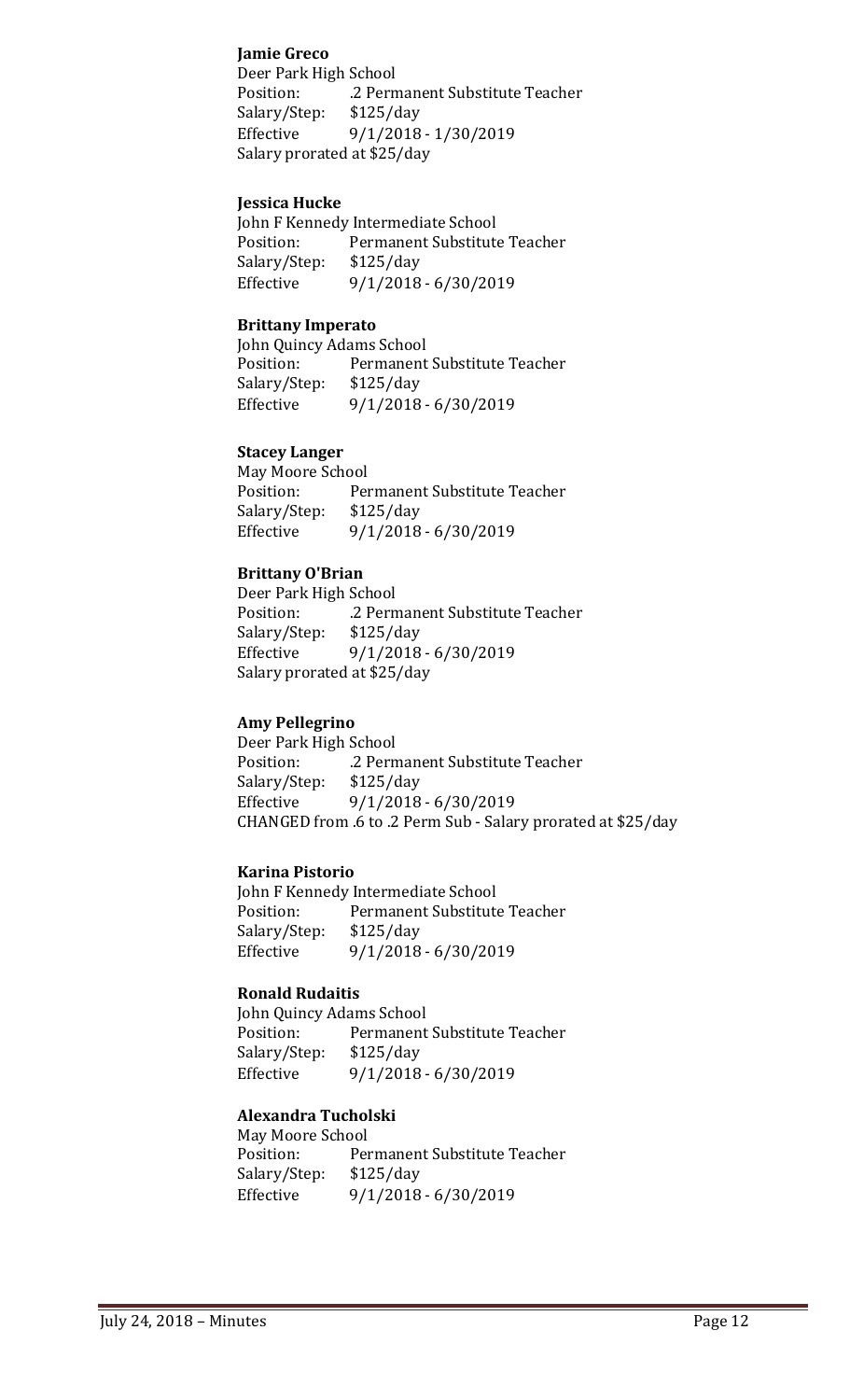## **Maxx Vogelsberg**

Deer Park High School .8 Permanent Substitute Teacher<br>\$125/day Salary/Step: Effective 9/1/2018 - 6/30/2019 Salary prorated at \$100/day

## **Karyn Wrobel**

May Moore School<br>Position: Per Permanent Substitute Teacher<br>\$125/day Salary/Step:<br>Effective Effective 9/1/2018 - 6/30/2019

## **Tara Ann Yoches**

Deer Park High School .2 Permanent Substitute Teacher<br>\$125/day Salary/Step: Effective 1/31/2019 - 6/30/2019 Salary prorated at \$25/day

# **Brittany Zanata**

May Moore School<br>Position: Per Permanent Substitute Teacher<br>\$125/day Salary/Step:<br>Effective Effective 9/1/2018 - 6/30/2019

## **SCHEDULE -- NSS --SUMMER SCHOOL APPOINTMENTS (Instructional)**

#### **Thomas Alcabes**

John F Kennedy Intermediate School<br>Position: Per-Diem Substitute Per-Diem Substitute Summer School Special Education Teacher<br>\$236.43/day Salary/Step:<br>Effective Effective 7/9/2018 - 8/17/2018

## **Jacqueline Amato**

John F Kennedy Intermediate School<br>Position: Per-Diem Substitute ! Per-Diem Substitute Summer School Special Education Teacher<br>\$236.43/day Salary/Step:<br>Effective Effective 7/9/2018 - 8/17/2018

#### **Francis Amendola**

John F Kennedy Intermediate School<br>Position: Summer Virtual Scier Summer Virtual Science Teacher<br>\$48.21/hour Salary/Step:<br>Effective Effective 7/9/2018 - 8/17/2018

#### **Vincent Amodio**

John F Kennedy Intermediate School<br>Position: Per-Diem Substitute ! Per-Diem Substitute Summer School Special Education Teacher \$236.43/day Salary/Step:<br>Effective Effective 7/9/2018 - 8/17/2018

#### **Stephen Bertelle**

John F Kennedy Intermediate School<br>Position: Summer School Teacl Summer School Teaching Assistant<br>\$20.98/hour Salary/Step:<br>Effective Effective 7/9/2018 - 8/17/2018 4 hours per day/5 days per week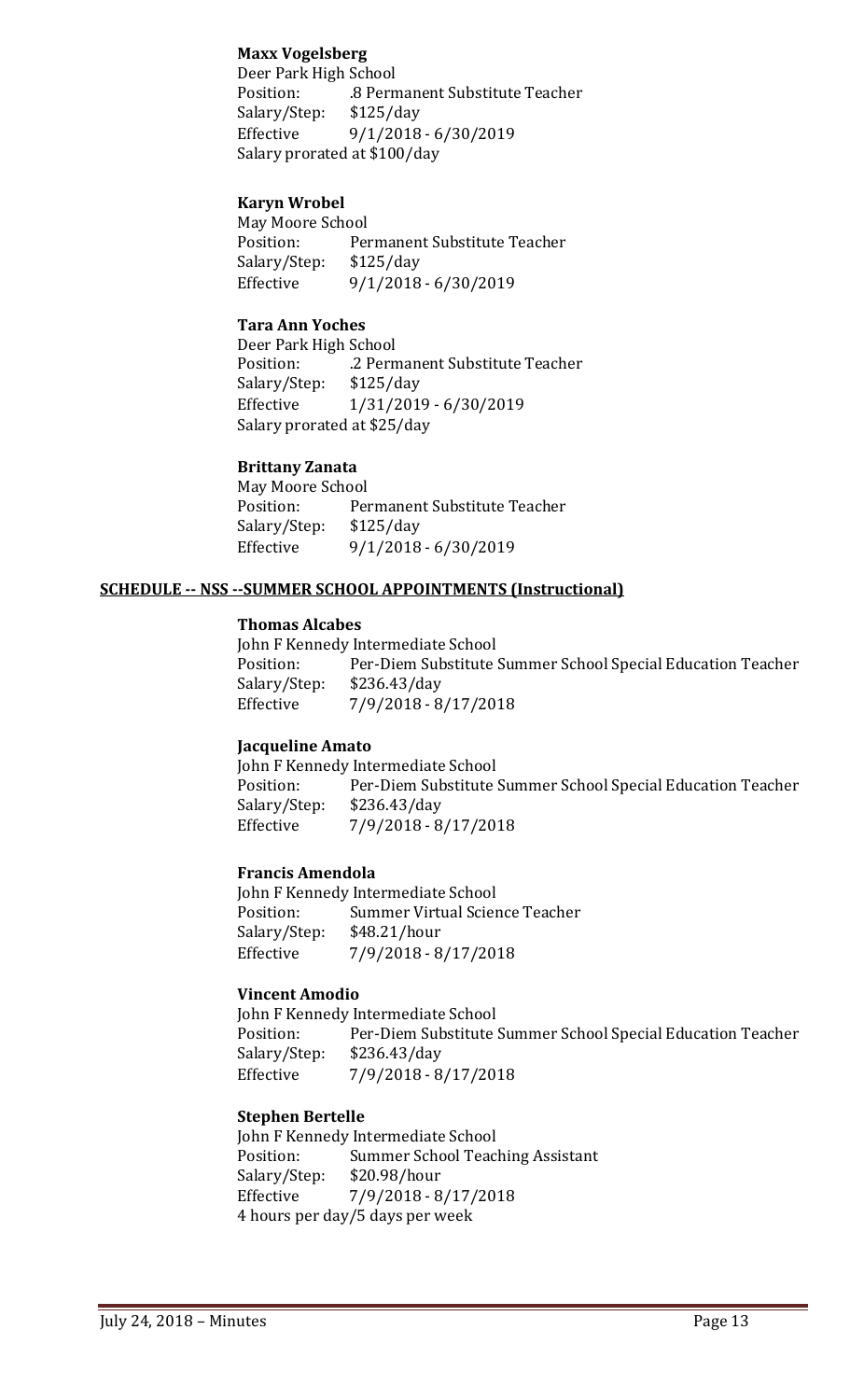## **Robin Billings**

John F Kennedy Intermediate School<br>Position: Summer School Teacl Summer School Teaching Assistant<br>\$20.98/hour Salary/Step: Effective 7/9/2018 - 8/17/2018 4 hours per day/5 days per week

## **Marcella Biordi**

John F Kennedy Intermediate School<br>Position: Summer Enrichment Summer Enrichment ENL Teacher<br>\$4.037 Salary/Step: Effective 7/9/2018 - 8/2/2018 3 hours per day/4 days per week

## **Alannah Boccard**

John F Kennedy Intermediate School<br>Position: Summer School Speci Summer School Special Education Teacher<br>\$7.092.94 Salary/Step:<br>Effective  $7/9/2018 - 8/17/2018$ 4 hours per day/5 days per week

## **Lauren Boncimino**

John F Kennedy Intermediate School<br>Position: Summer School Teac Summer School Teaching Assistant<br>\$20.98/hour Salary/Step:<br>Effective Effective 7/9/2018 - 8/17/2018 4 hours per day/5 days per week

## **Alison Branca**

Deer Park High School Earth Science Regents Review Teacher<br>\$69.47/ hour Salary/Step:<br>Effective  $5/29/2018 - 6/11/2018$ 

## **Alison Branca**

Deer Park High School<br>Position: Earth S Earth Science Regents Lab Teacher<br>\$34.50/hour Salary/Step:<br>Effective  $6/6/2018$ 

## **Heather Buksa**

John F Kennedy Intermediate School<br>Position: Summer School Speci Summer School Special Education Teacher<br>\$7,092.94 Salary/Step: Effective 7/9/2018 - 8/17/2018 4 hours per day/5 days per week

## **Rachel Burkel**

John F Kennedy Intermediate School<br>Position: Summer School Speci Summer School Special Education Teacher<br>\$7,092.94 Salary/Step: Effective 7/9/2018 - 8/17/2018 4 hours per day/5 days per week

## **Joyce Carmen**

John F Kennedy Intermediate School<br>Position: Summer School Teac Summer School Teaching Assistant<br>\$20.98/hour Salary/Step: Effective 7/9/2018 - 8/17/2018 4 hours per day/5 days per week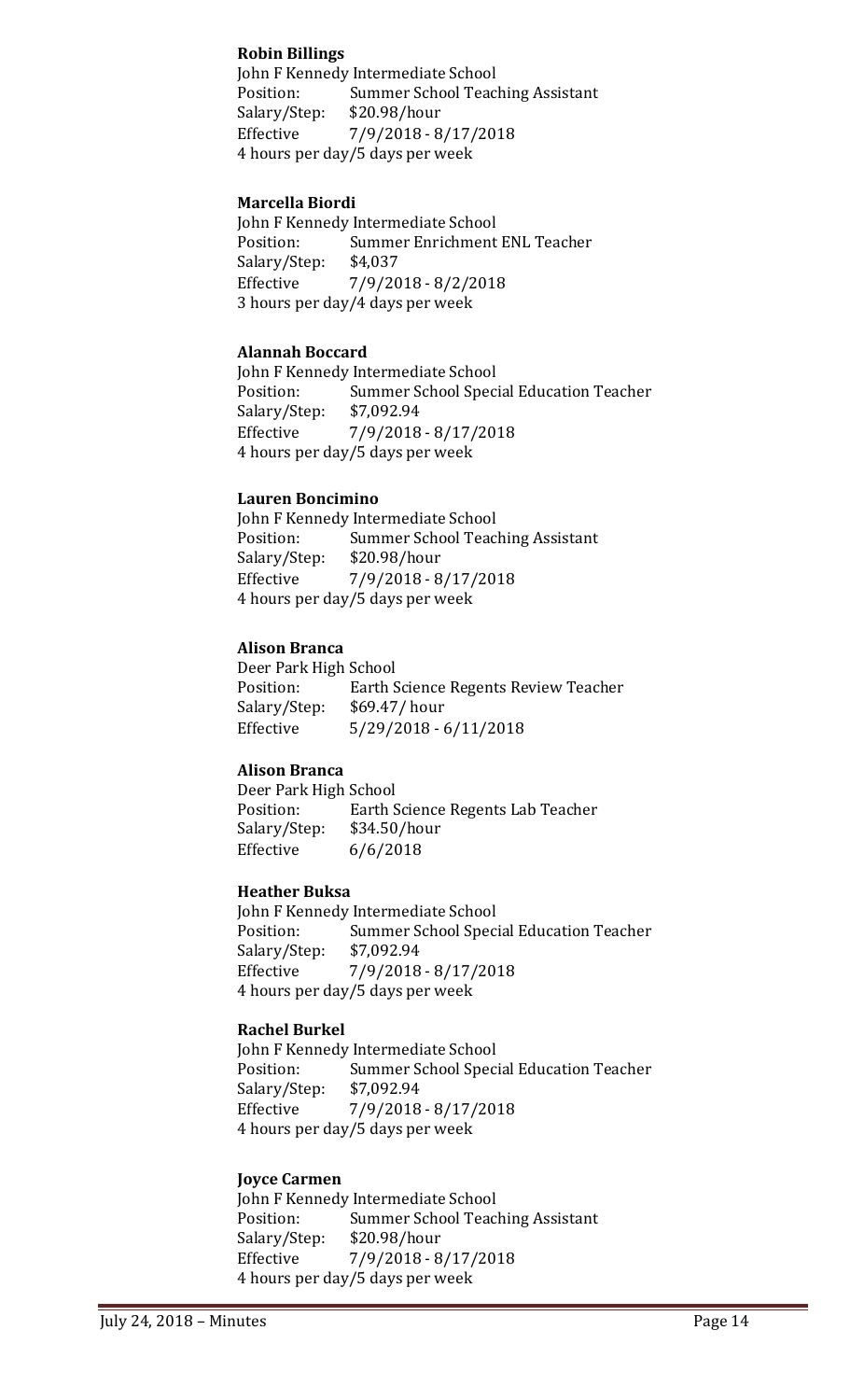## **Marissa Caruso**

Deer Park High School ENL Global History Regents Review Teacher<br>\$69.47/hour Salary/Step:<br>Effective Effective 5/31/2018

## **Anthony Cinquemani**

John F Kennedy Intermediate School<br>Position: Summer Virtual Math Summer Virtual Math Teacher<br>\$48.21/hour Salary/Step:<br>Effective Effective 7/9/2018 - 8/17/2018

## **Janet Ciurleo**

John F Kennedy Intermediate School<br>Position: Summer School Teac Summer School Teaching Assistant<br>\$20.98/hour Salary/Step: Effective 7/9/2018 - 8/17/2018 4 hours per day/5 days per week

#### **Mary Beth Colbourn**

John F Kennedy Intermediate School<br>Position: Per-Diem Substitute ! Per-Diem Substitute Summer School Teaching Assistant \$20.98/hour Salary/Step:<br>Effective Effective 7/9/2018 - 8/17/2018

## **Lorrie Cook**

John F Kennedy Intermediate School<br>Position: Summer School Teac Summer School Teaching Assistant<br>\$20.98/hour Salary/Step: Effective 7/9/2018 - 8/17/2018 4 hours per day/5 days per week

## **Rebecca Corbin**

John F Kennedy Intermediate School<br>Position: Summer Enrichment Summer Enrichment ENL Teacher<br>\$4.037 Salary/Step:<br>Effective Effective 7/9/2018 - 8/2/2018 3 hours per day/4 days per week

#### **Randi Cortina**

John F Kennedy Intermediate School<br>Position: Summer School Teac Summer School Teaching Assistant<br>\$20.98/hour Salary/Step:<br>Effective Effective 7/9/2018 - 8/17/2018 4 hours per day/5 days per week

#### **Vivian D'Agostaro**

John F Kennedy Intermediate School<br>Position: Summer School Teac Summer School Teaching Assistant<br>\$20.98/hour Salary/Step:<br>Effective Effective 7/9/2018 - 8/17/2018 4 hours per day/5 days per week

## **Brittany DeMaio**

John F Kennedy Intermediate School<br>Position: Summer School Teac Position: Summer School Teaching Assistant<br>Salary/Step: \$20.98/hour Salary/Step: \$20.98/hour Effective 7/9/2018 - 8/17/2018 4 hours per day/5 days per week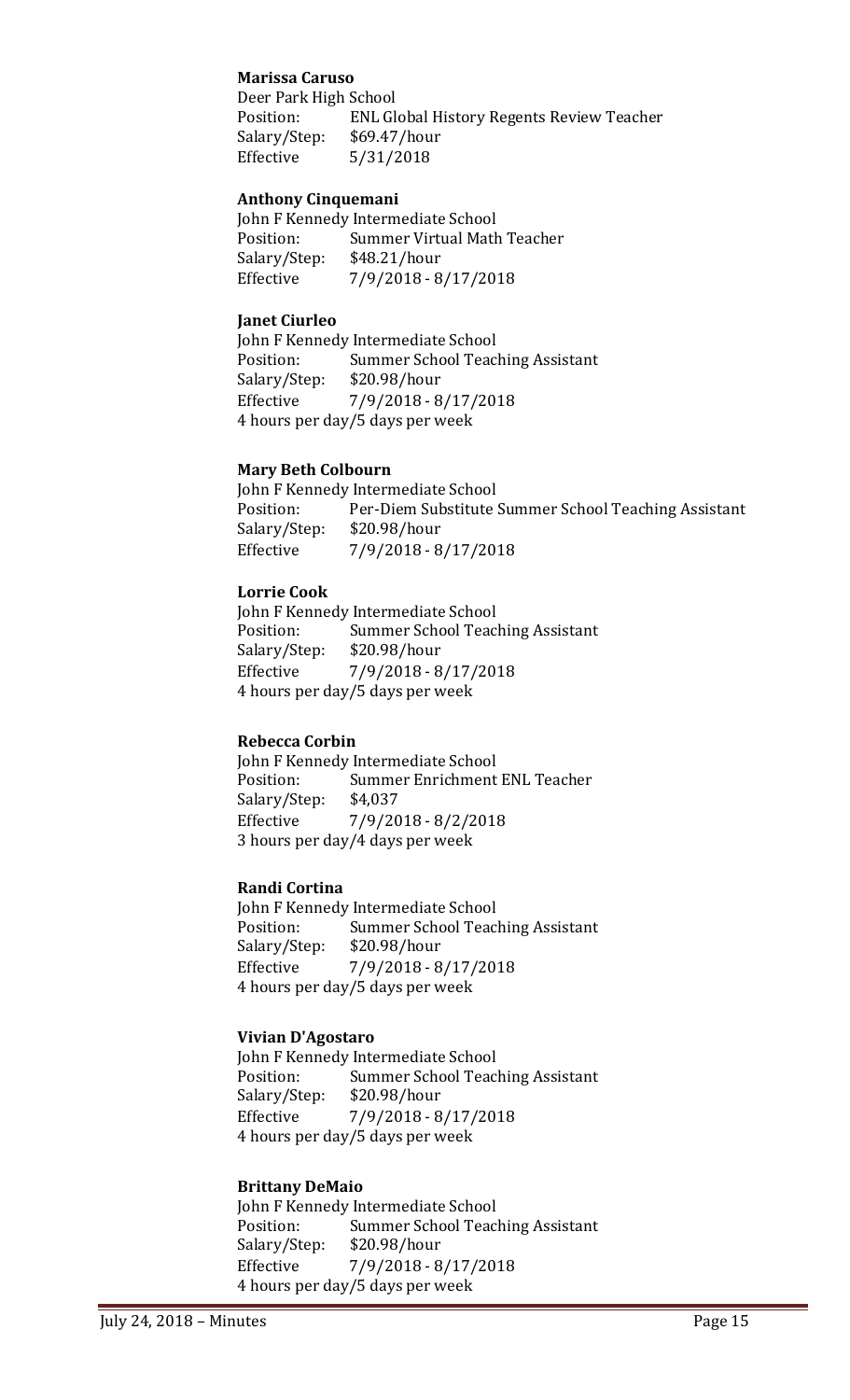## **Lia Demyen**

John F Kennedy Intermediate School<br>Position: Summer Virtual Math Summer Virtual Math Teacher<br>\$48.21/hour Salary/Step:<br>Effective Effective 7/9/2018 - 8/17/2018

## **Nancy Depalo**

John F Kennedy Intermediate School<br>Position: Summer School Spec Summer School Special Education Teacher<br>\$7,092.94 Salary/Step:<br>Effective Effective 7/9/2018 - 8/17/2018 4 hours per day/5 days per week

#### **Debra DiModica**

John F Kennedy Intermediate School<br>Position: Summer School Teac Summer School Teaching Assistant<br>\$20.98/hour Salary/Step:<br>Effective Effective 7/9/2018 - 8/17/2018 4 hours per day/5 days per week

## **Sandra DiThomas**

John F Kennedy Intermediate School<br>Position: Summer School Subs Summer School Substitute Teaching Assistant<br>\$12.86/hour Salary/Step:<br>Effective Effective 7/9/2018 - 8/17/2018

## **Laura Dunn**

John F Kennedy Intermediate School<br>Position: Summer School Teac Summer School Teaching Assistant<br>\$20.98/hour Salary/Step:<br>Effective Effective 7/9/2018 - 8/17/2018 4 hours per day/5 days per week

#### **Kimberly Essig**

John F Kennedy Intermediate School<br>Position: Summer Enrichment Summer Enrichment ENL Teacher<br>\$4,037 Salary/Step:<br>Effective Effective 7/9/2018 - 8/2/2018 3 hours per day/4 days per week

#### **Dawn Ferro**

Deer Park High School<br>Position: Grade Grade 8 Science ILS Review Teacher<br>\$69.47/hour Salary/Step:<br>Effective Effective 5/9/2018 - 5/21/2018

## **Daniel Franco**

John F Kennedy Intermediate School<br>Position: Summer School Speci Summer School Special Education Teacher<br>\$7,092.94 Salary/Step:<br>Effective Effective 7/9/2018 - 8/17/2018 4 hours per day/5 days per week

## **Michelle Franco**

John F Kennedy Intermediate School<br>Position: Summer School Speci Summer School Special Education Teacher<br>\$7,092.94 Salary/Step: Effective 7/9/2018 - 8/17/2018 4 hours per day/5 days per week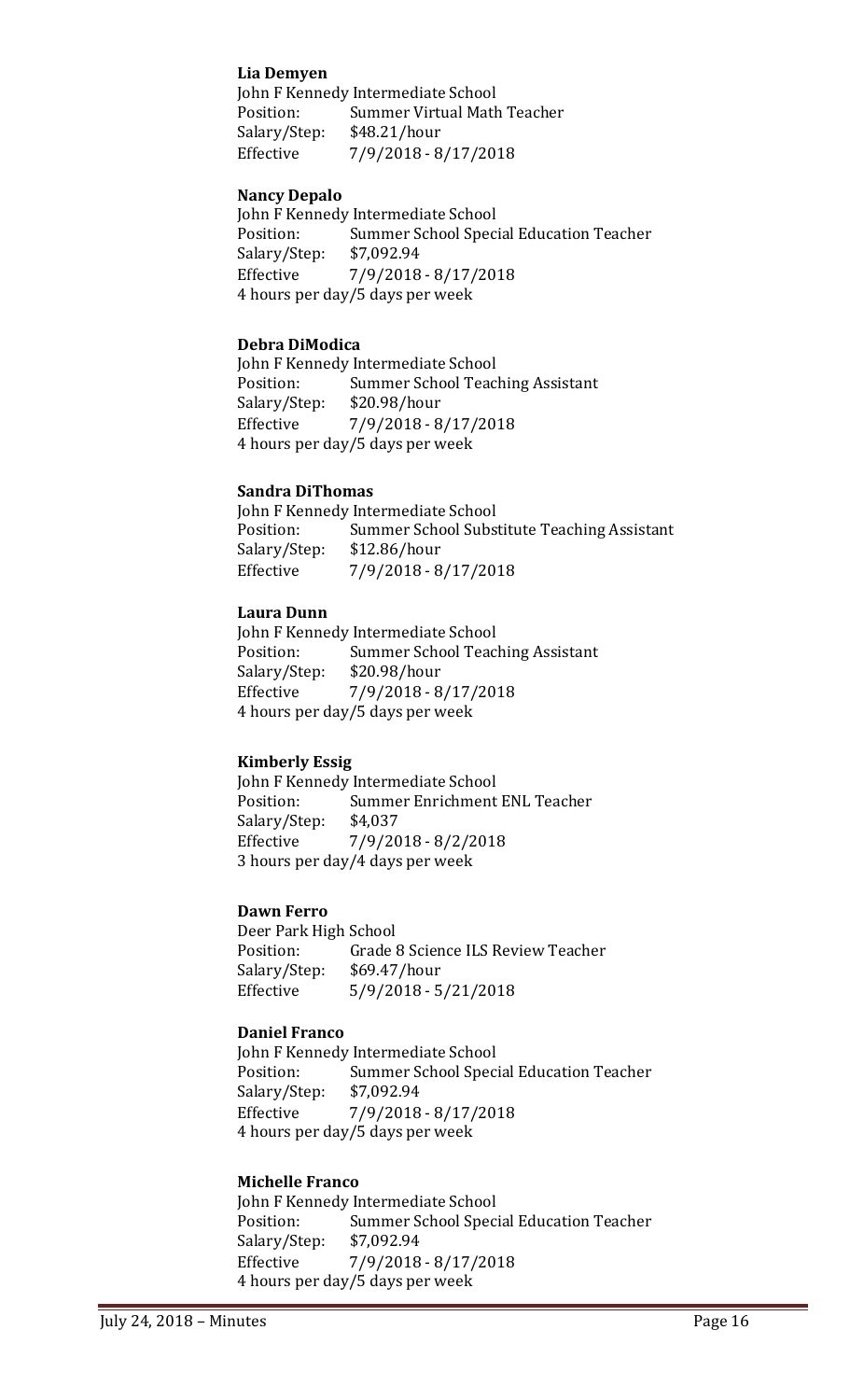## **Anna Freidank**

John F Kennedy Intermediate School<br>Position: Summer School Spec Summer School Special Education Teacher<br>\$7,092.94 Salary/Step:<br>Effective Effective 7/9/2018 - 8/17/2018 4 hours per day/5 days per week

#### **Christy Freire**

John F Kennedy Intermediate School<br>Position: Summer Enrichment Summer Enrichment ENL Teacher<br>\$4,037 Salary/Step: Effective 7/9/2018 - 8/2/2018 3 hours per day/4 days per week

#### **Justin Gutman**

John F Kennedy Intermediate School<br>Position: Summer Virtual Socia Summer Virtual Social Studies Teacher<br>\$48.21/hour Salary/Step:<br>Effective Effective 7/9/2018 - 8/17/2018

#### **Justin Gutman**

| John F Kennedy Intermediate School |                             |  |
|------------------------------------|-----------------------------|--|
| Position:                          | Summer Virtual Lead Teacher |  |
| Salary/Step:                       | \$48.21/hour                |  |
| Effective                          | 7/9/2018 - 8/17/2018        |  |

#### **Gail Heffernan**

John F Kennedy Intermediate School<br>Position: Summer School Teac Summer School Teaching Assistant<br>\$20.98/hour Salary/Step: Effective 7/9/2018 - 8/17/2018 4 hours per day/5 days per week

#### **Noemi Herles**

John F Kennedy Intermediate School<br>Position: Summer School Teac Summer School Teaching Assistant<br>\$20.98/hour Salary/Step:<br>Effective Effective 7/9/2018 - 8/17/2018 4 hours per day/5 days per week

#### **Edward Johntry**

John F Kennedy Intermediate School<br>Position: Summer Virtual ELA Summer Virtual ELA Teacher<br>\$48.21/hour Salary/Step:<br>Effective Effective 7/9/2018 - 8/17/2018

## **Cynthia Kercy**

John F Kennedy Intermediate School<br>Position: Summer School Teac Summer School Teaching Assistant Salary/Step: \$20.98/hour Effective 7/9/2018 - 8/17/2018 4 hours per day/5 days per week

#### **Christine LaCascia**

|              | John F Kennedy Intermediate School          |
|--------------|---------------------------------------------|
| Position:    | Summer School Substitute Teaching Assistant |
| Salary/Step: | \$12.86/hour                                |
| Effective    | $7/9/2018 - 8/17/2018$                      |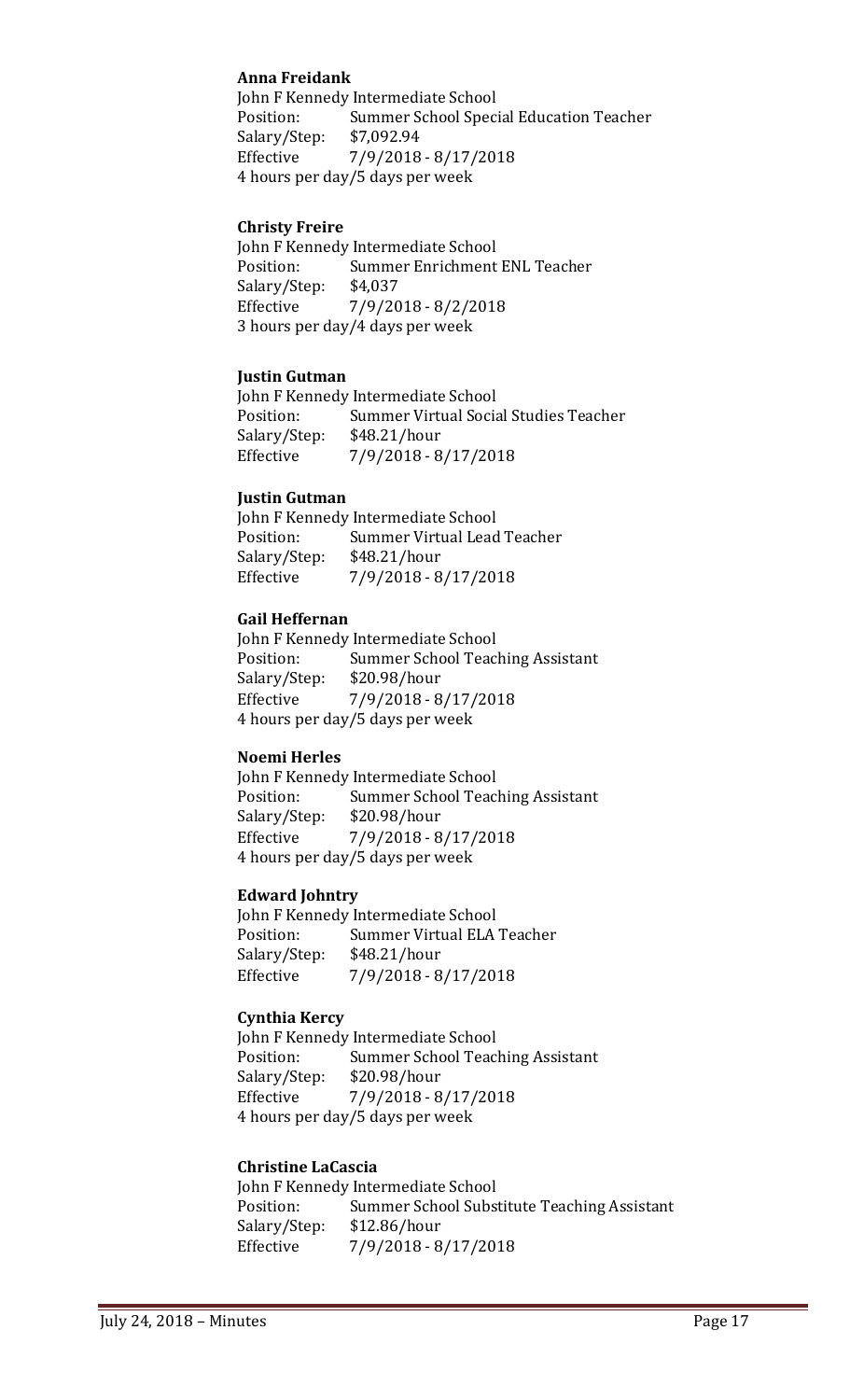## **Lori Lefebvre**

John F Kennedy Intermediate School Position: Summer School Teaching Assistant<br>Salary/Step: \$20.98/hour Salary/Step:<br>Effective Effective 7/9/2018 - 8/17/2018 4 hours per day/5 days per week

## **Marie Loeffel**

John F Kennedy Intermediate School<br>Position: Summer School Teac Summer School Teaching Assistant<br>\$20.98/hour Salary/Step:<br>Effective Effective 7/9/2018 - 8/17/2018 4 hours per day/5 days per week

#### **Danielle Maccarone**

John F Kennedy Intermediate School<br>Position: Summer School Teac Summer School Teaching Assistant<br>\$20.98/hour Salary/Step:<br>Effective Effective 7/9/2018 - 8/17/2018 4 hours per day/5 days per week

## **Marissa Manfredi**

John F Kennedy Intermediate School<br>Position: Summer School Teacl Summer School Teaching Assistant<br>\$20.98/hour Salary/Step:<br>Effective Effective 7/9/2018 - 8/17/2018 4 hours per day/5 days per week

#### **Kevin Marner**

John F Kennedy Intermediate School<br>Position: Summer Virtual Phys Summer Virtual Physical Education Teacher<br>\$48.21/hour Salary/Step:<br>Effective Effective 7/9/2018 - 8/17/2018

#### **Dawn McMullen**

John F Kennedy Intermediate School<br>Position: Summer School Teac Summer School Teaching Assistant<br>\$20.98/hour Salary/Step:<br>Effective Effective 7/9/2018 - 8/17/2018 4 hours per day/5 days per week

#### **Dorothy Monteith**

John F Kennedy Intermediate School<br>Position: Summer School Teac Summer School Teaching Assistant<br>\$20.98/hour Salary/Step: Effective 7/9/2018 - 8/17/2018 4 hours per day/5 days per week

#### **Patricia Myers**

John F Kennedy Intermediate School<br>Position: Summer School Teac Summer School Teaching Assistant<br>\$20.98/hour Salary/Step: Effective 7/9/2018 - 8/17/2018 4 hours per day/5 days per week

#### **Stephanie O'Connell**

John F Kennedy Intermediate School<br>Position: Summer School Spee Summer School Speech Teacher<br>\$3,546.47 Salary/Step: Effective 7/9/2018 - 7/27/2018 4 hours per day/5 days per week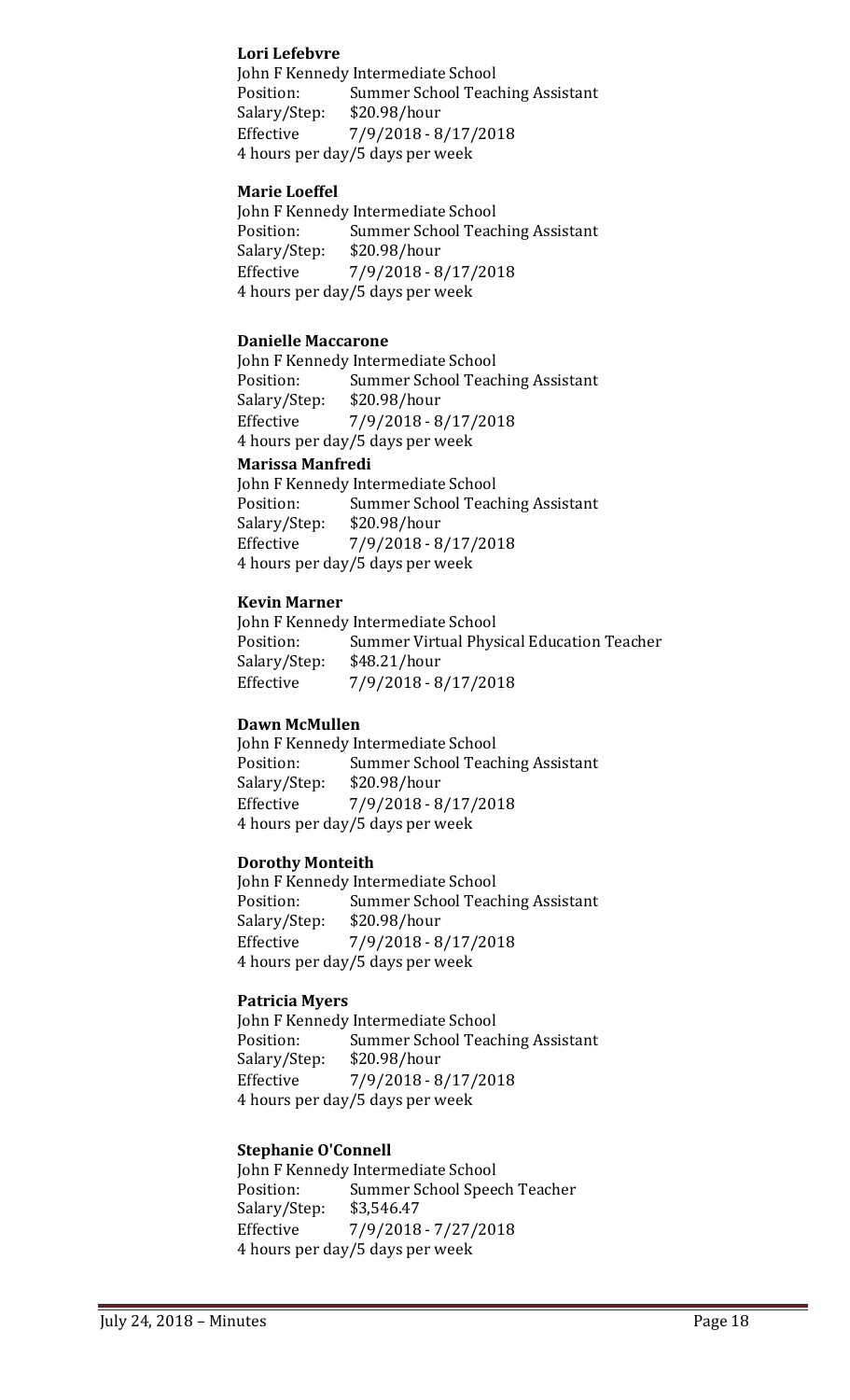## **Kathy Ohanian**

John F Kennedy Intermediate School<br>Position: Summer School Teacl Summer School Teaching Assistant<br>\$20.98/hour Salary/Step: Effective 7/9/2018 - 8/17/2018 4 hours per day/5 days per week

## **Joanne Pendzinski**

John F Kennedy Intermediate School<br>Position: Summer School Teac Summer School Teaching Assistant<br>\$20.98/hour Salary/Step: Effective 7/9/2018 - 8/17/2018 4 hours per day/5 days per week

#### **Sean Price**

John F Kennedy Intermediate School<br>Position: Summer School Teac Summer School Teaching Assistant<br>\$20.98/hour Salary/Step:<br>Effective Effective 7/9/2018 - 8/17/2018 4 hours per day/5 days per week

## **Maria Reccardi**

John F Kennedy Intermediate School<br>Position: Summer School Teac Summer School Teaching Assistant<br>\$20.98/hour Salary/Step:<br>Effective Effective 7/9/2018 - 8/17/2018 4 hours per day/5 days per week

## **Lori Reutzel**

John F Kennedy Intermediate School<br>Position: Summer School Teac Summer School Teaching Assistant<br>\$20.98/hour Salary/Step:<br>Effective  $7/9/2018 - 8/17/2018$ 4 hours per day/5 days per week

## **Louise Rothman**

John F Kennedy Intermediate School<br>Position: Summer School Teac Summer School Teaching Assistant Salary/Step: \$20.98/hour Effective 7/9/2018 - 8/17/2018 4 hours per day/5 days per week

## **Audrey Schulter**

John F Kennedy Intermediate School<br>Position: Per-Diem Substitute ! Position: Per-Diem Substitute Summer School Special Education Teacher<br>Salary/Step: \$236.43/day Salary/Step: \$236.43/day Effective 7/9/2018 - 8/17/2018

## **Keri Schumacher**

John F Kennedy Intermediate School<br>Position: Per-Diem Substitute ! Per-Diem Substitute Summer School Special Education Teacher<br>\$236.43/day Salary/Step:<br>Effective Effective 7/9/2018 - 8/17/2018

#### **Phyllis Senia**

John F Kennedy Intermediate School<br>Position: Summer School Supe Summer School Supervisor<br>\$8,250 Salary/Step: Effective 7/9/2018 - 8/17/2018 4 hours per day/5 days per week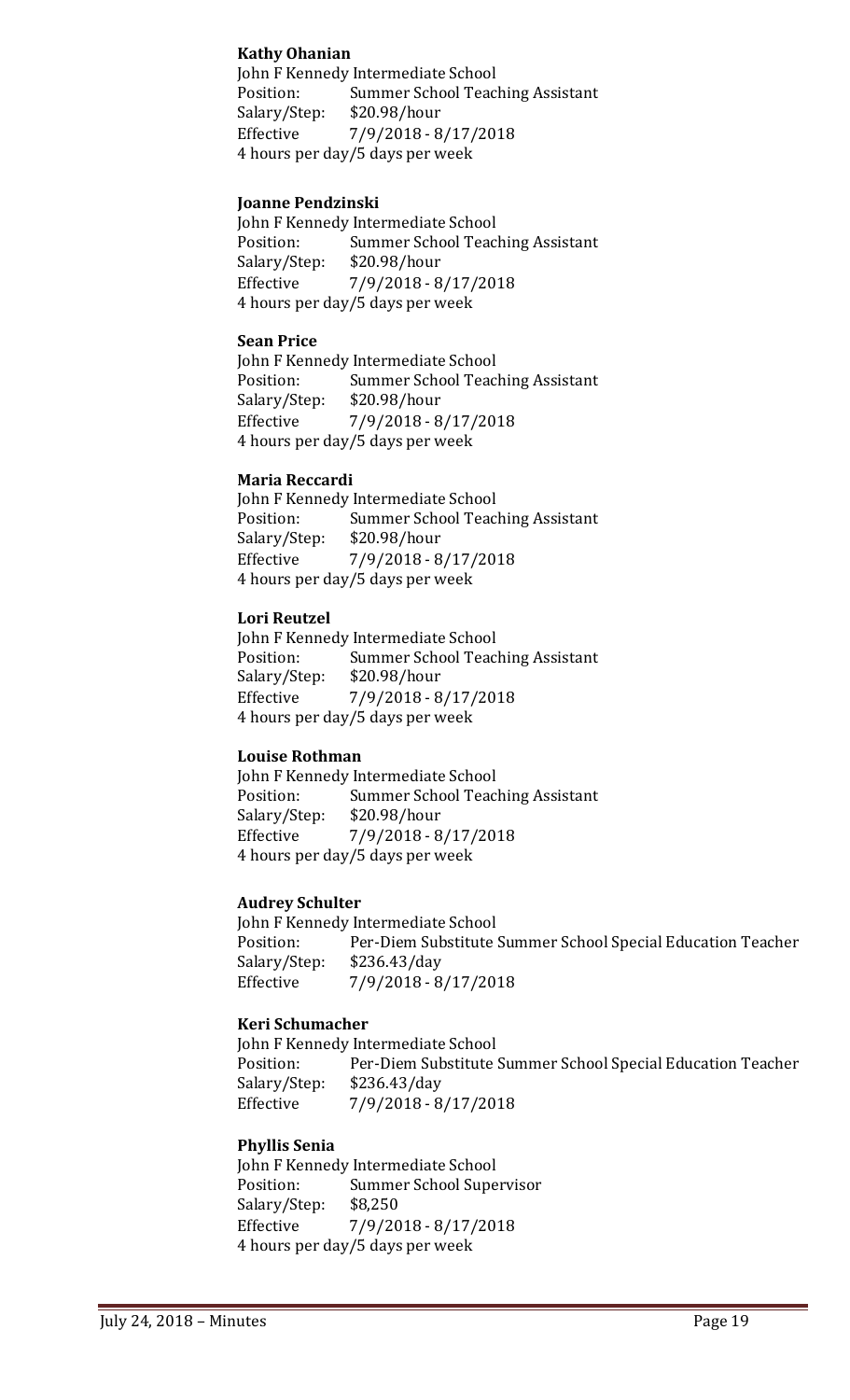## **Deborah Siford**

John F Kennedy Intermediate School<br>Position: Summer School Teac Summer School Teaching Assistant<br>\$20.98/hour Salary/Step:<br>Effective Effective 7/9/2018 - 8/17/2018 4 hours per day/5 days per week

#### **Christine Sokol**

John F Kennedy Intermediate School<br>Position: Summer School Spee Summer School Speech Teacher<br>\$7,092.94 Salary/Step:<br>Effective Effective 7/9/2018 - 8/17/2018 4 hours per day/5 days per week

#### **Ana Strenta**

John F Kennedy Intermediate School<br>Position: Summer School Teac Summer School Teaching Assistant<br>\$20.98/hour Salary/Step: Effective 7/9/2018 - 8/17/2018 4 hours per day/5 days per week

#### **Lori Sullivan**

John F Kennedy Intermediate School<br>Position: Summer School Spec Summer School Special Education Teacher<br>\$7,092.94 Salary/Step: Effective 7/9/2018 - 8/17/2018 4 hours per day/5 days per week

#### **Allison Sweeney**

John F Kennedy Intermediate School<br>Position: Summer School Spee Summer School Speech Teacher<br>\$3,546.47 Salary/Step:<br>Effective Effective 7/30/2018 - 8/17/2018 4 hours per day/5 days per week

## **Marie Tortorici**

John F Kennedy Intermediate School Per-Diem Substitute Summer School Special Education Teacher \$236.43/day Salary/Step:<br>Effective Effective 7/9/2018 - 8/17/2018

#### **Amanada Traube**

John F Kennedy Intermediate School<br>Position: Summer School Teac Summer School Teaching Assistant<br>\$20.98/hour Salary/Step: Effective 7/9/2018 - 8/17/2018 4 hours per day/5 days per week

#### **Brittany Verdicchio**

John F Kennedy Intermediate School<br>Position: Summer School Beha Summer School Behavior Consultant/Special Education Teacher \$7,092.94 Salary/Step:<br>Effective Effective 7/9/2018 - 8/17/2018 4 hours per day/5 days per week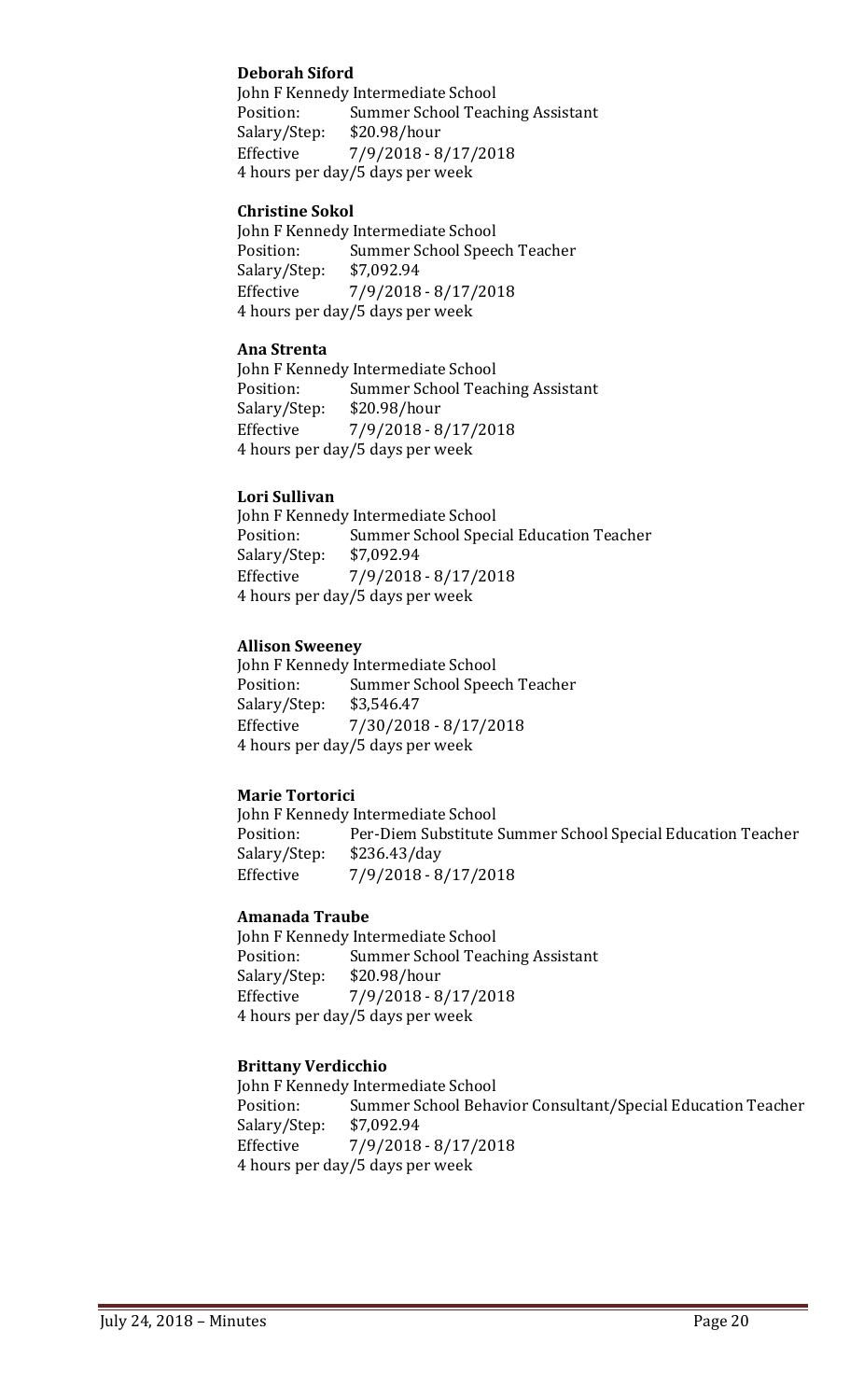## **Joseph Verdicchio**

John F Kennedy Intermediate School Position: Summer School Special Education Teacher<br>Salary/Step: \$7,092.94 Salary/Step: Effective 7/9/2018 - 8/17/2018 4 hours per day/5 days per week

## **Gina Vogler**

John F Kennedy Intermediate School<br>Position: Summer School Teac Summer School Teaching Assistant<br>\$20.98/hour Salary/Step:<br>Effective Effective 7/9/2018 - 8/17/2018 4 hours per day/5 days per week

## **SCHEDULE -- O --RESIGNATIONS / RETIREMENTS / REMOVALS / TERMINATIONS (Instructional)**

## **Lori Furnell**

John F Kennedy Intermediate School<br>Position: Permanent Substitute Permanent Substitute Teacher Salary/Step:<br>Effective  $6/27/2018$ Resignation. No outstanding obligation to the district.

## **Toniann Mannino**

Deer Park High School .4 Art Teacher/.6 Permanent Substitute Salary/Step:<br>Effective Effective 7/13/2018 Resignation. No outstanding obligation to the district.

## **Lora Maynes**

District Wide<br>Position: Per-Diem Substitute Teacher Salary/Step: Effective 7/6/2018 Resignation. No outstanding obligation to the district.

## **Nicole Pitta**

Deer Park High School Part-Time ELA/Permanent Substitute Teacher Salary/Step:<br>Effective Effective 7/9/2018 Resignation. No outstanding obligation to the district.

## **Gary Ramonetti**

Robert Frost Middle School<br>Position: Associate Pr Associate Principal Salary/Step:  $8/3/2018$ Resignation. No outstanding obligation to the district.

#### **SCHEDULE -- P --TENURE APPOINTMENTS (Instructional)**

#### **Sean Price**

Deer Park High School<br>Position: Teachi **Teaching Assistant** Salary/Step:<br>Effective Effective 9/1/2014 - 8/31/2018 Tenure Date: September 1, 2018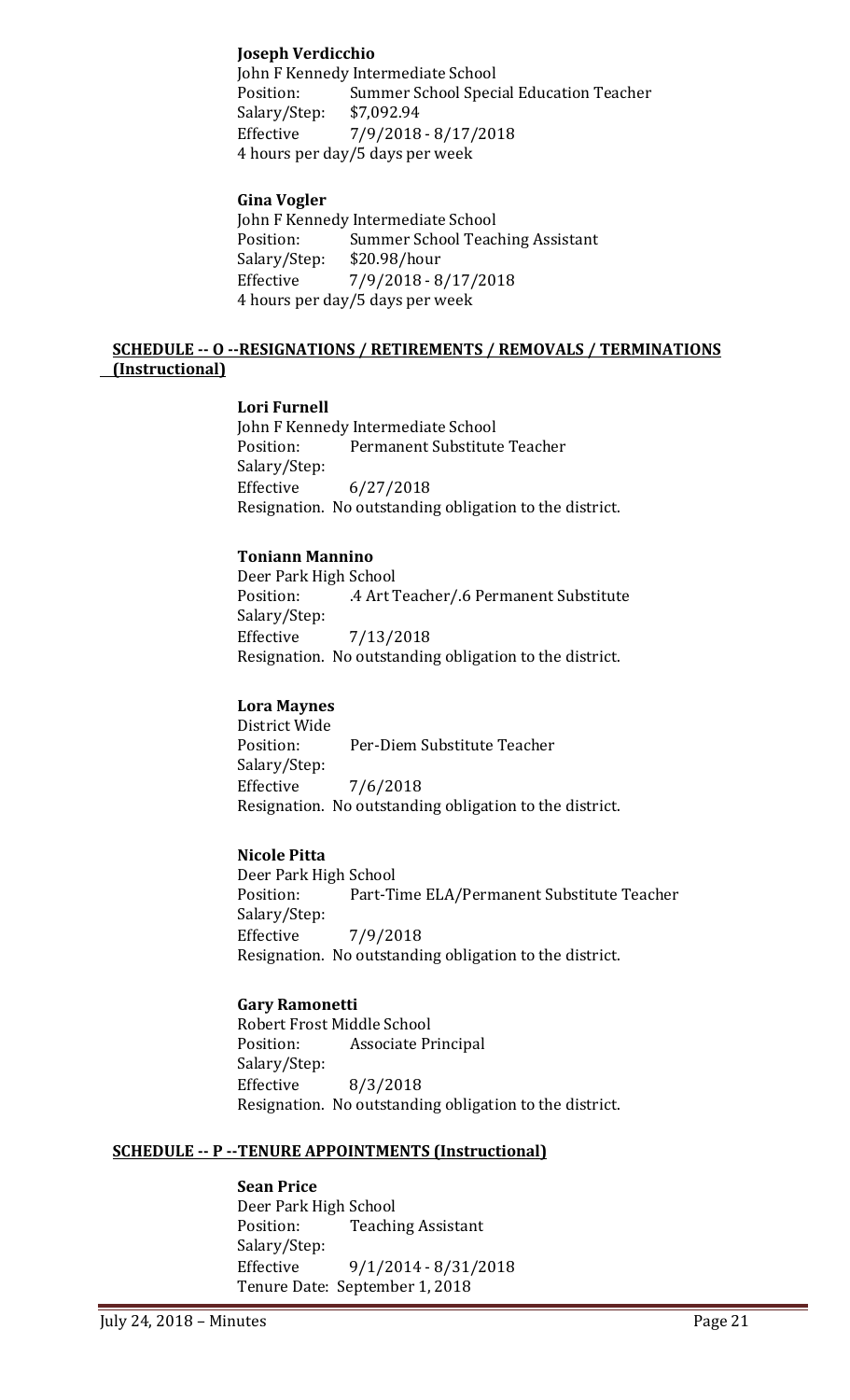## **SCHEDULE -- Q --LEAVES OF ABSENCE (Instructional)**

#### **Donna Tenaglia**

John Quincy Adams School<br>Position: Teaching A **Teaching Assistant** Salary/Step:<br>Effective  $6/16/2018 - 6/22/2018$ Extension of Unpaid Medical LOA

## **SCHEDULE -- TTPA --TEMPORARY ASSIGNMENT (Instructional)**

## **Francis Amendola**

Deer Park High School<br>Position: Chemis Chemistry Regents Review Teacher<br>\$71/hour Salary/Step:<br>Effective Effective 8/9/2018 - 8/15/2018 2 hours per day

## **Francis Amendola**

Deer Park High School<br>Position: Science Science Regents Grader<br>\$71/hour Salary/Step:<br>Effective Effective 8/16/2018 - 8/20/2018

## **Francis Amendola**

Deer Park High School Regents Proctor<br>\$39/hour Salary/Step:<br>Effective  $8/16/2018 - 8/17/2018$ 

## **Ryan Argenzian**o

Deer Park High School<br>Position: Varsity Position: Varsity Head Boys Soccer Coach<br>Salary/Step: \$7,336.45 11 U Salary/Step: \$7,336.45 11 Units/Step 5+<br>Effective 8/20/2018 - 11/1/2018 Effective 8/20/2018 - 11/1/2018

## **Michelle Astromovich**

Deer Park High School<br>Position: Science Science Regents Grader<br>\$71/hour Salary/Step:<br>Effective  $8/16/2018 - 8/20/2018$ 

#### **Michelle Astromovich**

Deer Park High School<br>Position: Regent Regents Proctor<br>\$39/hour Salary/Step:<br>Effective  $8/16/2018 - 8/17/2018$ 

## **Stephen Bertelle**

District Wide ABA Home Provider<br>\$25/hour Salary/Step:<br>Effective Effective 7/1/2018 - 6/30/2019

## **Thomas Brouillard**

Deer Park High School<br>Position: Varsity Position: Varsity Head Boys Cross Country Coach<br>Salary/Step: \$6,002.55 9 Units/Step 9 Units/Step 5+ Effective 8/20/2018 - 11/1/2018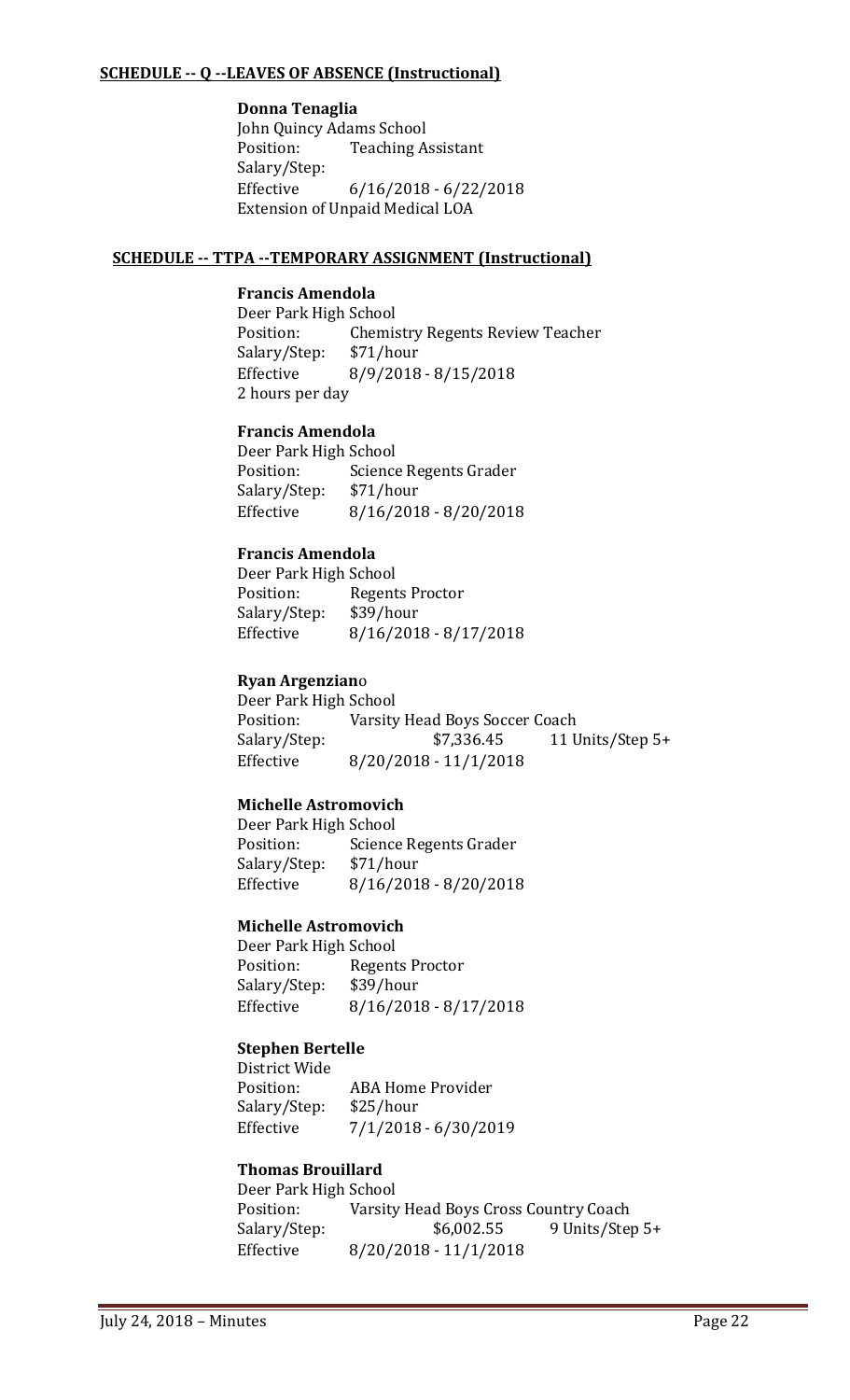## **Marissa Caruso**

Deer Park High School<br>Position: US Hist US History Regents Review Teacher<br>\$71/hour Salary/Step:<br>Effective Effective 8/9/2018 - 8/15/2018 2 hours per day

## **Marissa Caruso**

Deer Park High School<br>Position: Global Global History Regents Review Teacher<br>\$71/hour Salary/Step:<br>Effective Effective 8/9/2018 - 8/15/2018 2 hours per day

## **Marissa Caruso**

Deer Park High School<br>Position: Regent Regents Proctor<br>\$39/hour Salary/Step: Effective 8/16/2018 - 8/17/2018

## **Marissa Caruso**

Deer Park High School<br>Position: Social ! Social Studies Regents Grader<br>\$71/hour Salary/Step:<br>Effective Effective 8/16/2018 - 8/20/2018

## **Kevin Cogan**

Robert Frost Middle School<br>Position: 7/8th Grade Position: 7/8th Grade Boys Soccer Coach<br>Salary/Step: \$4,668.65 7 U 7 Units/Step 5+ Effective 9/3/2018 - 11/3/2018

## **Pete Colletti**

Deer Park High School<br>Position: JV Head Position: JV Head Tennis Coach<br>Salary/Step: \$5,335.60 Salary/Step: \$5,335.60 8 Units/Step 5+<br>Effective 8/20/2018 - 11/1/2018  $8/20/2018 - 11/1/2018$ 

## **Michael Cruz**

Deer Park High School<br>Position: [V Assi Position: JV Assistant Football Coach<br>Salary/Step: \$4,628.61 9 Units/Step 2 Effective 8/13/2018 - 11/1/2018

#### **Michelle D'Auria**

John F Kennedy Intermediate School<br>Position: Per-Diem Substitute ! Per-Diem Substitute Sumer School Teacher<br>\$236.43/day Salary/Step:<br>Effective Effective 7/9/2018 - 8/17/2018

## **Alexandra Demakos**

| Deer Park High School |                                   |                |
|-----------------------|-----------------------------------|----------------|
| Position:             | <b>IV Head Cheerleading Coach</b> |                |
| Salary/Step:          | \$2,571.45                        | 5 Units/Step 2 |
| Effective             | $8/20/2018 - 11/1/2018$           |                |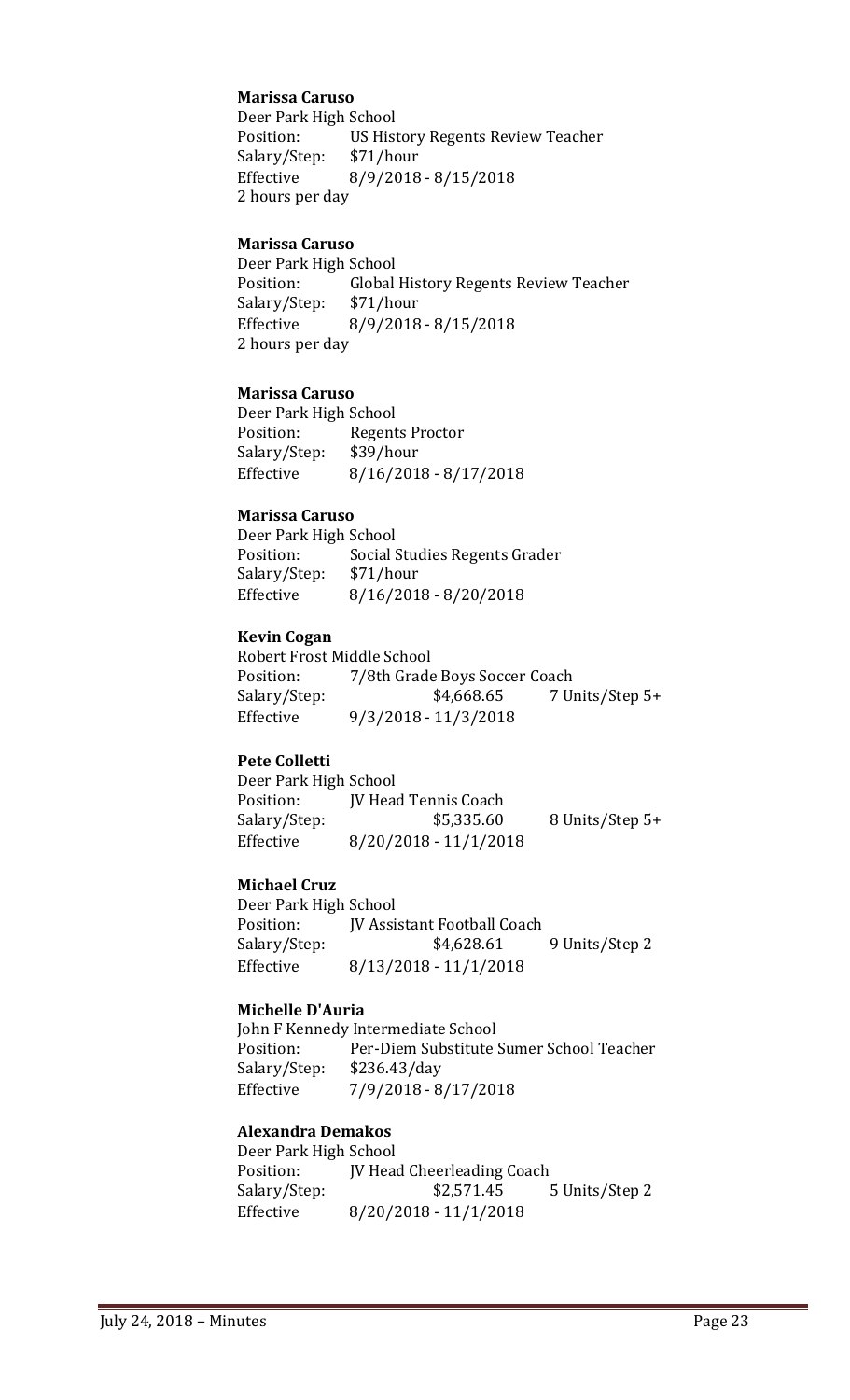## **Lia Demyen**

Deer Park High School<br>Position: Varsity Position: Varsity Head Cheerleading Coach<br>Salary/Step: \$5,335.60 8 Uni 8 Units/Step 5+ Effective 8/20/2018 - 11/1/2018

## **Sara DiCandia**

Deer Park High School<br>Position: Geome Geometry Regents Review Teacher<br>\$71/hour Salary/Step:<br>Effective Effective 8/9/2018 - 8/15/2018 2 hours per day

## **Sara DiCandia**

Deer Park High School<br>Position: Regent Regents Proctor<br>\$39/hour Salary/Step:<br>Effective  $8/16/2018 - 8/17/2018$ 

#### **Sara DiCandia**

Deer Park High School<br>Position: Math R Math Regents Grader<br>\$71/hour Salary/Step:<br>Effective Effective 8/16/2018 - 8/20/2018

## **Dylan Duprez**

Deer Park High School<br>Position: Earth S Position: Earth Science Lab Practical Set Up<br>Salary/Step: \$69.47/hour Salary/Step: \$69.47/hour<br>Effective 5/29/2018 Effective 5/29/2018

## **Dylan Duprez**

Deer Park High School<br>Position: Earth S Earth Science Lab Practical Administration<br>\$34.50/hour Salary/Step: Effective 6/4/2018 - 6/7/2018

## **Dylan Duprez**

Deer Park High School<br>Position: Earth S Earth Science Regents Review Instructor<br>\$71/hour Salary/Step:<br>Effective Effective 8/9/2018 - 8/15/2018

#### **Dylan Duprez**

Deer Park High School Earth Science Lab Practical Set Up & Proctoring \$39/hour Salary/Step:<br>Effective  $8/14/2018 - 8/15/2018$ 

#### **Dylan Duprez**

Deer Park High School<br>Position: Regent Regents Grader<br>\$71/hour Salary/Step: Effective 8/16/2018 - 8/20/2018

#### **Dylan Duprez**

Deer Park High School Regents Proctor<br>\$39/hour Salary/Step: Effective 8/16/2018 - 8/17/2018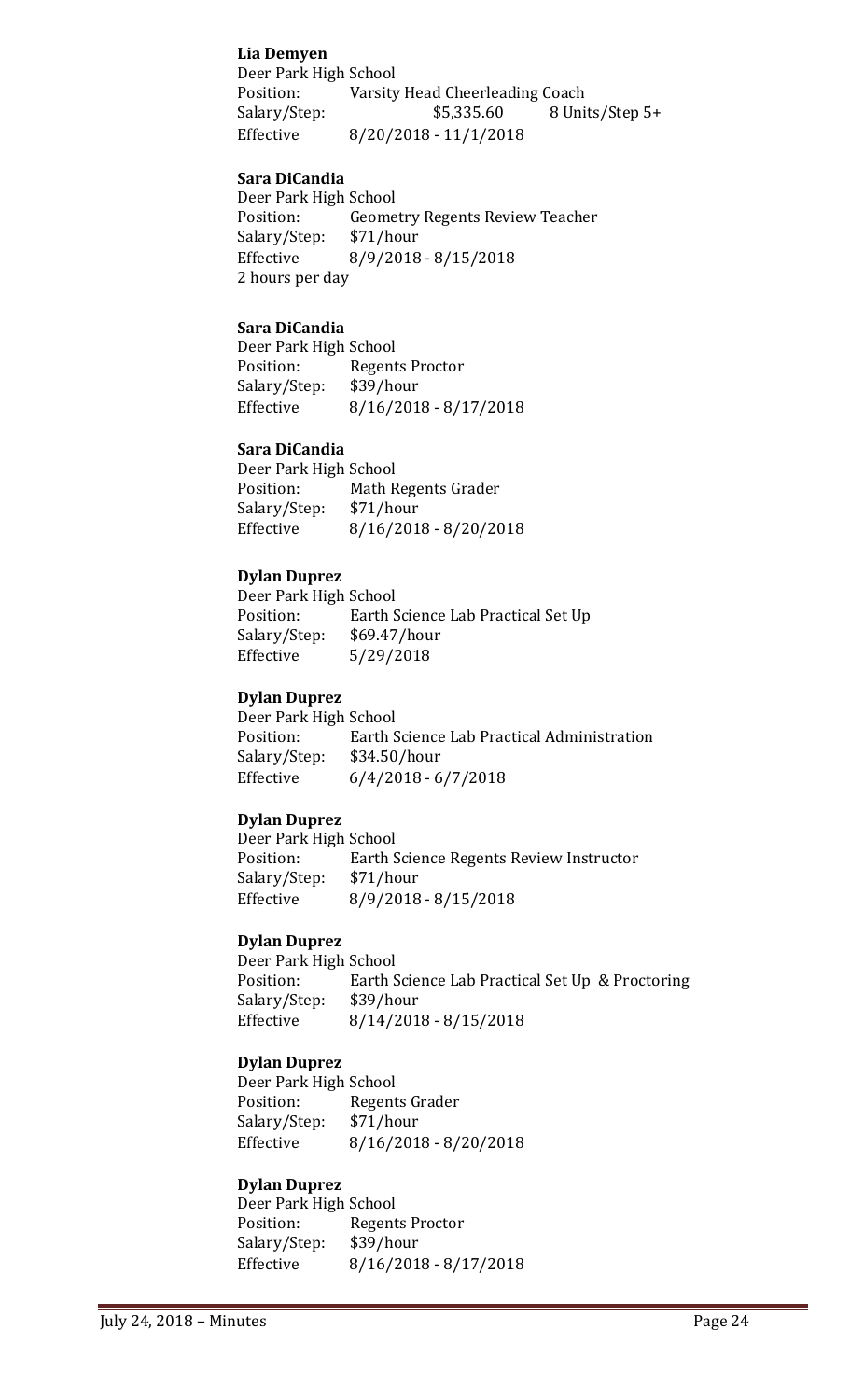## **Daniel Ferguson**

Deer Park High School<br>Position: Varsity Position: Varsity Head Football Coach<br>Salary/Step: \$9,670.78 14.5 Units/Step  $5+$ Effective 8/13/2018 - 11/1/2018

## **Elisabeth Gleason**

Deer Park High School<br>Position: Regent Regents Proctor<br>\$39/hour Salary/Step:<br>Effective  $8/16/2018 - 8/17/2018$ 

## **Cary Gluck**

Deer Park High School<br>Position: Varsity Position: Varsity Assistant Boys Soccer Coach<br>Salary/Step: \$5,335.60 8 Units/ \$5,335.60 8 Units/Step 5+ Effective 8/20/2018 - 11/1/2018

## **Justin Gutman**

Deer Park High School<br>Position: USHG I Position: USHG Regents Review Teacher<br>Salary/Step: \$69.47/hour \$69.47/hour Effective 5/18/2018 - 5/22/2018

## **Justin Gutman**

Deer Park High School<br>Position: Social ! Social Studies Regents Grader<br>\$71/hour Salary/Step:<br>Effective Effective 8/16/2018 - 8/20/2018

## **Justin Gutman**

Deer Park High School<br>Position: Regent Regents Proctor<br>\$39/hour Salary/Step: Effective 8/16/2018 - 8/17/2018

## **Stephen Hansen**

Deer Park High School Position: Lab Practical Set Up<br>Salary/Step: \$69.47/hour Salary/Step:<br>Effective Effective 5/29/2018

#### **Daniel Higgins**

Deer Park High School<br>Position: Varsity Position: Varsity Head Volleyball Coach<br>Salary/Step: \$7,336.45 11 Salary/Step: \$7,336.45 11 Units/Step 5+<br>Effective 8/20/2018 - 11/1/2018 Effective 8/20/2018 - 11/1/2018

## **Joseph Iglio**

| Deer Park High School |                               |                 |
|-----------------------|-------------------------------|-----------------|
| Position:             | <b>IV Head Football Coach</b> |                 |
| Salary/Step:          | \$5,142.90                    | 10 Units/Step 4 |
| Effective             | $8/13/2018 - 11/1/2018$       |                 |

## **Jillian Jacinth**

| Deer Park High School |                              |                |
|-----------------------|------------------------------|----------------|
| Position:             | Varsity Assistant Swim Coach |                |
| Salary/Step:          | \$4,114.32                   | 8 Units/Step 4 |
| Effective             | $8/20/2018 - 11/1/2018$      |                |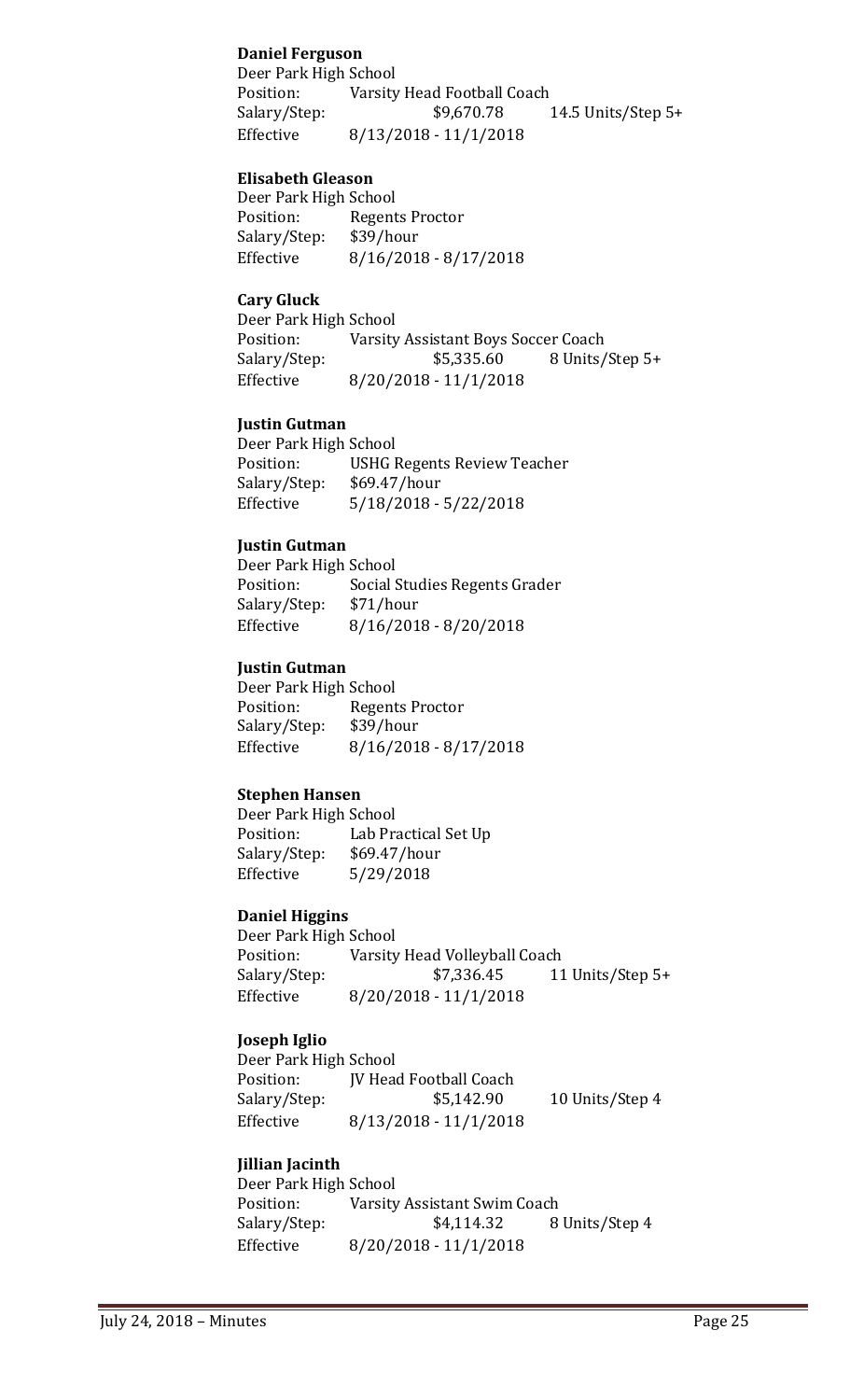## **Cynthia Jewell**

Deer Park High School<br>Position: Algebra Algebra 1 Regents Review Teacher<br>\$71/hour Salary/Step:<br>Effective Effective 8/9/2018 - 8/15/2018 2 hours per day

## **Cynthia Jewell**

Deer Park High School<br>Position: Regent Regents Proctor<br>\$39/hour Salary/Step:<br>Effective  $8/16/2018 - 8/17/2018$ 

## **Cynthia Jewell**

Deer Park High School<br>Position: Math R Math Regents Grader<br>\$71/hour Salary/Step:<br>Effective Effective 8/16/2018 - 8/20/2018

#### **Donna Josefak**

Deer Park High School Math Regents Grader<br>\$71/hour Salary/Step:<br>Effective  $8/16/2018 - 8/20/2018$ 

#### **Donna Josefak**

Deer Park High School<br>Position: Regent Regents Proctor<br>\$39/hour Salary/Step:<br>Effective  $8/16/2018 - 8/17/2018$ 

#### **Caryn Kaplan**

Deer Park High School<br>Position: Varsity Position: Varsity Head Tennis Coach<br>Salary/Step: \$7,336.45 11 Units/Step 5+ Effective 8/20/2018 - 11/1/2018

## **Amina Kennedy**

Deer Park High School<br>Position: ELA Re ELA Regents Grader<br>\$71/hour Salary/Step:<br>Effective Effective 8/16/2018 - 8/20/2018

## **Amina Kennedy**

Robert Frost Middle School<br>Position: 7/8th Grade Position: 7/8th Grade Head Cheerleading Coach<br>Salary/Step: \$3,334.75 5 Units/St Salary/Step: \$3,334.75 5 Units/Step 5+<br>Effective 9/3/2018 - 11/3/2018 Effective 9/3/2018 - 11/3/2018

## **David Kessler**

Deer Park High School<br>Position: Summe Summer Work<br>\$95.75/hour Salary/Step:<br>Effective Effective 6/28/2018 8 am-3pm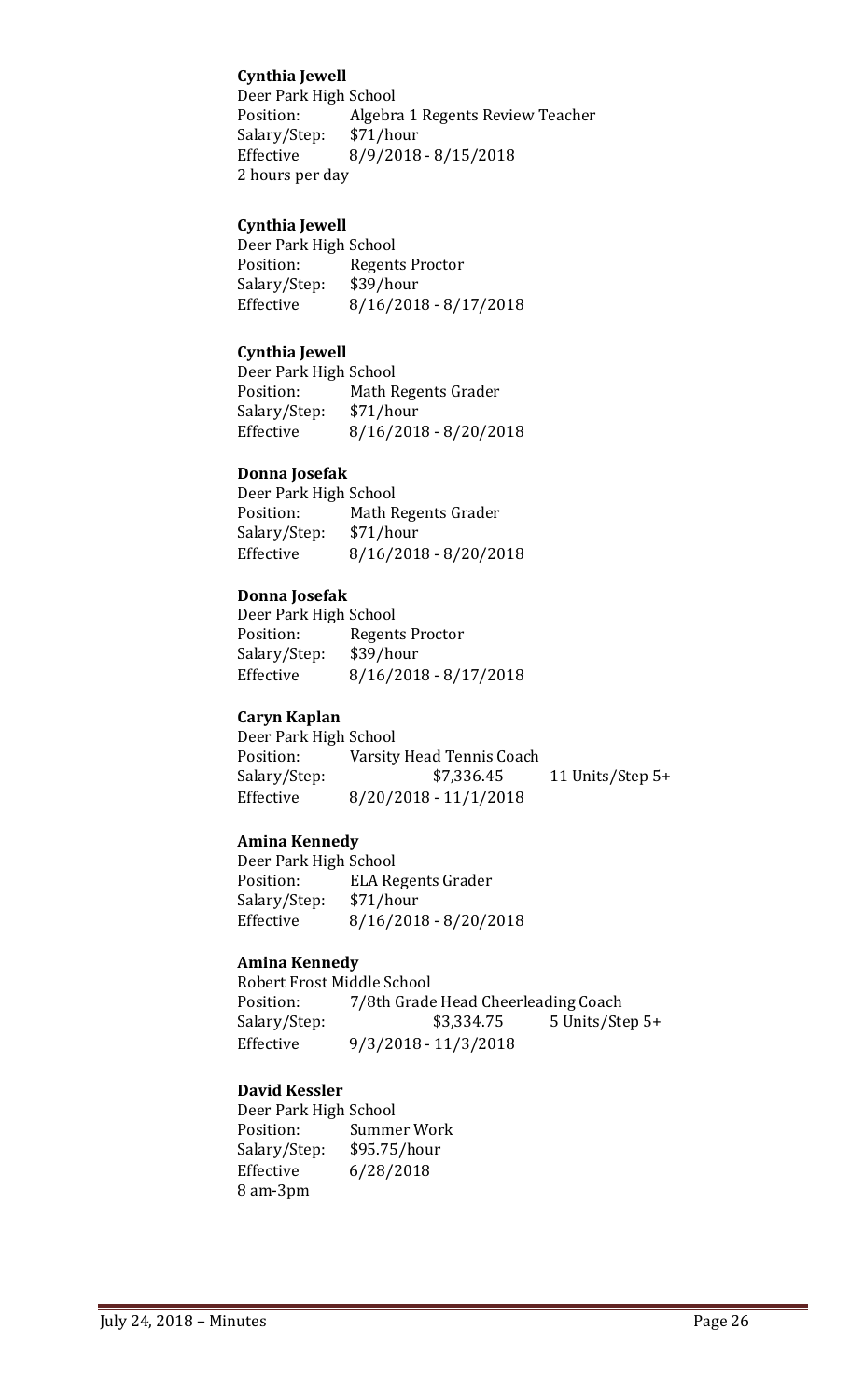## **Anthony Ketterer**

Deer Park High School<br>Position: [V Head Position: JV Head Boys Soccer Coach<br>Salary/Step: \$4,114.32 8 Units/Step 3 Effective 8/20/2018 - 11/1/2018

#### **Lisa Kiernan**

Deer Park High School<br>Position: Regent Regents Proctor<br>\$39/hour Salary/Step:<br>Effective  $8/16/2018 - 8/17/2018$ 

#### **Michelle Kwon**

Deer Park High School<br>Position: ELA R ELA Regents Review Teacher<br>\$71/hour Salary/Step:<br>Effective Effective 8/9/2018 - 8/15/2018 2 hours per day

#### **Ian Kyranakis**

Deer Park High School<br>Position: Varsity Position: Varsity Head Girls Soccer Coach<br>Salary/Step: \$7,336.45 11 U 11 Units/Step 5+ Effective 8/20/2018 - 11/1/2018

## **Marie Loeffel**

Deer Park High School<br>Position: Regent Regents Proctor<br>\$20.98/hour Salary/Step:<br>Effective  $8/16/2018 - 8/17/2018$ 

## **Jack Lovascio**

Deer Park High School<br>Position: Regent Regents Proctor<br>\$39/hour Salary/Step: Effective 8/16/2018 - 8/17/2018

## **Amanda Luciano**

Robert Frost Middle School<br>Position: 7/8th Grade Position: 7/8th Grade Head Girls Soccer Coach<br>Salary/Step: \$3,600.03 7 Units/S 7 Units/Step 2 Effective 9/3/2018 - 11/3/2018

#### **Kevin Marner**

Robert Frost Middle School<br>Position: 7/8th Grade Position: 7/8th Grade Assistant Football Coach<br>Salary/Step: \$5,669.08 8.5 Units 8.5 Units/Step 5+ Effective 9/3/2018 - 11/3/2018

#### **Lisa Marie Martiniello**

Deer Park High School<br>Position: ELA Re ELA Regents Grader<br>\$71/hour Salary/Step:<br>Effective  $8/16/2018 - 8/20/2018$ 

## **Anne McCormack**

Deer Park High School<br>Position: Commo Common Core Algebra 2 Regents Review Teacher<br>\$69.47/hour Salary/Step:<br>Effective  $5/30/2018 - 6/7/2018$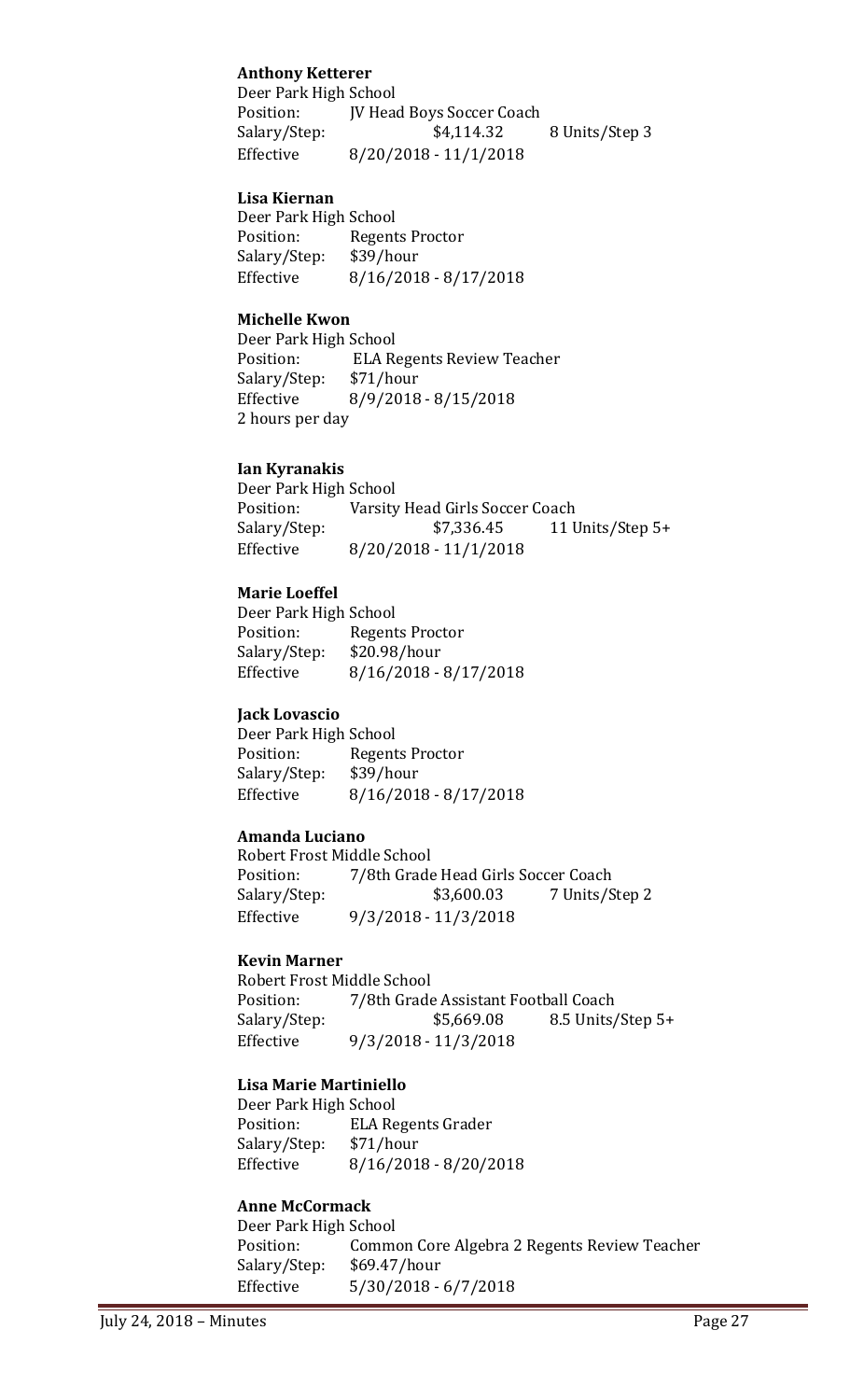## **Anne McCormack**

Deer Park High School<br>Position: Math R Math Regents Grader Salary/Step: \$71/hour Effective 8/16/2018 - 8/20/2018

## **Anne McCormack**

Deer Park High School<br>Position: Regent Regents Proctor<br>\$39/hour Salary/Step:<br>Effective Effective 8/16/2018 - 8/17/2018

## **Kevin McCreesh**

Deer Park High School<br>Position: Algebra Algebra 2 Regents Review Teacher<br>\$71/hour Salary/Step:<br>Effective Effective 8/9/2018 - 8/15/2018 2 hours per day

## **Kevin McCreesh**

Deer Park High School<br>Position: Math R Math Regents Grader<br>\$71/hour Salary/Step:<br>Effective  $8/16/2018 - 8/20/2018$ 

## **Greg Menig**

Deer Park High School<br>Position: Varsity Position: Varsity Assistant Girls Soccer Coach<br>Salary/Step: \$5,335.60 8 Units/ 8 Units/Step 5+ Effective 8/20/2018 - 11/1/2018

## **Alex Mesimeris**

Deer Park High School<br>Position: Varsity Position: Varsity Head Boys Golf Coach<br>Salary/Step: \$6,002.55 9 9 Units/Step 5+ Effective 8/20/2018 - 11/1/2018

## **Matthew Murphy**

Deer Park High School Position: JV Head Boys Golf Coach<br>Salary/Step: \$4,668.65 7 Units/Step 5+ Effective 8/20/2018 - 11/1/2018

#### **James Petti**

Deer Park High School<br>Position: Varsity Position: Varsity Head Girls Cross Country Coach<br>Salary/Step: \$6,002.55 9 Units/Ste 9 Units/Step 5+ Effective 8/20/2018 - 11/1/2018

#### **Christina Rocco**

Deer Park High School<br>Position: Choreo Position: Choreographer<br>Salary/Step: \$3,085.74 6 Units/Step 4 Effective 8/20/2018 - 11/1/2018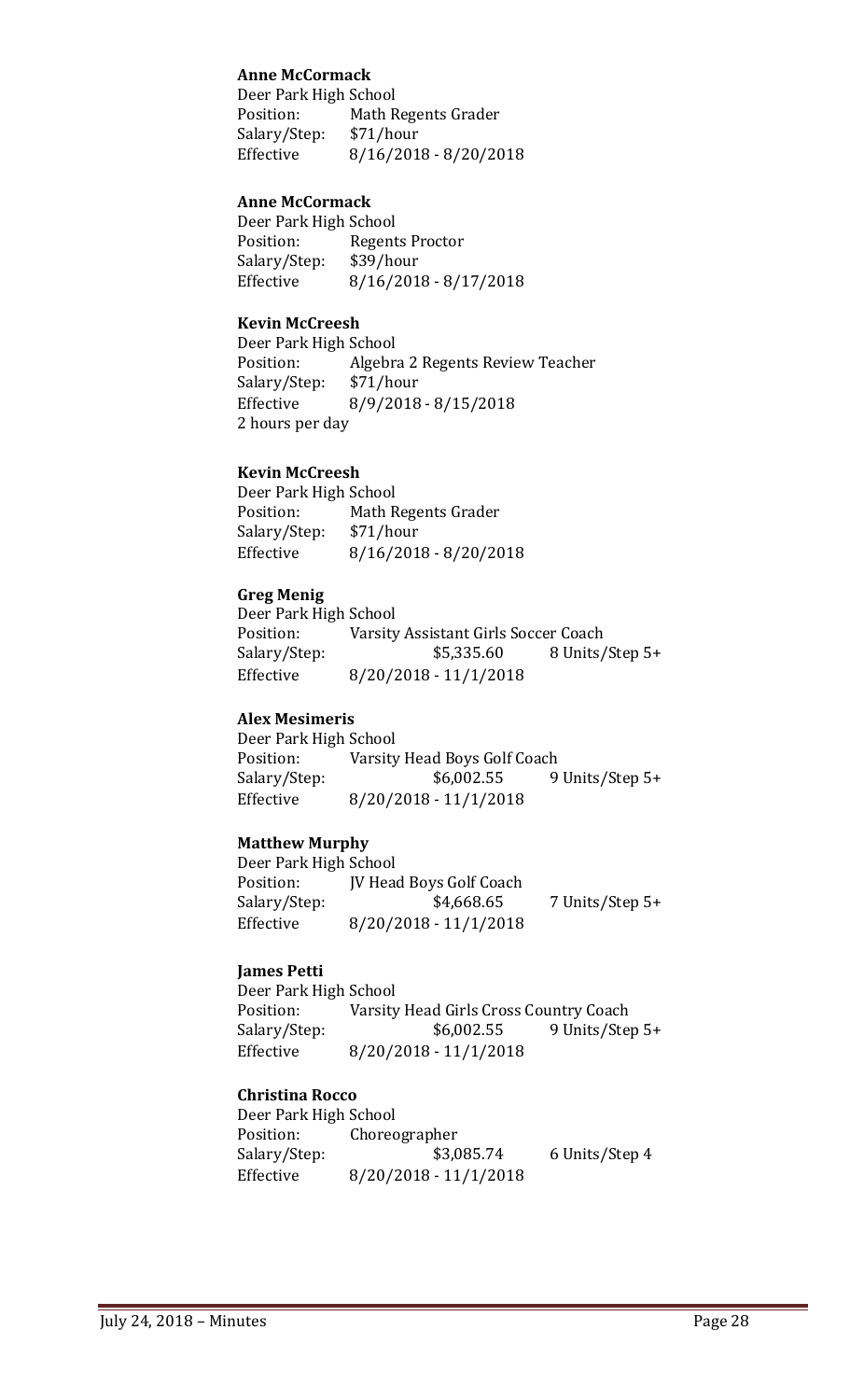## **Julie Rocco**

Deer Park High School<br>Position: Varsity Position: Varsity Head Kickline Coach<br>Salary/Step: \$5,142.90 10 Units/Step 2 Effective 8/20/2018 - 11/1/2018

## **Natalie Sabia**

Deer Park High School<br>Position: Living Living Environment Regents Review Teacher<br>\$71/hour Salary/Step:<br>Effective Effective 8/9/2018 - 8/15/2018 2 hours per day

#### **Anthony Saccone**

Deer Park High School Position: JV Head Volleyball Coach<br>Salary/Step: \$5,669.08 Salary/Step: \$5,669.08 8.5 Units/Step 5+<br>Effective 8/20/2018 - 11/1/2018  $8/20/2018 - 11/1/2018$ 

## **Alex Santora**

Deer Park High School<br>Position: Regent Regents Proctor<br>\$39/hour Salary/Step: Effective 8/16/2018 - 8/17/2018

## **Michael Scardigno**

| Deer Park High School   |  |  |
|-------------------------|--|--|
| <b>Regents Proctor</b>  |  |  |
| \$20.98/hour            |  |  |
| $8/16/2018 - 8/17/2018$ |  |  |
|                         |  |  |

#### **Keri Schumacher**

Deer Park High School<br>Position: [V Head Position: JV Head Girls Soccer Coach<br>Salary/Step: \$5,335.60 Salary/Step: \$5,335.60 8 Units/Step 5+<br>Effective 8/20/2018 - 11/1/2018  $8/20/2018 - 11/1/2018$ 

#### **Magdalena Stovickova**

Deer Park High School Position: Varsity Head Swim Coach<br>Salary/Step: \$7,336.45 11 Units/Step 5+ Effective 8/20/2018 - 11/1/2018

## **Anthony Tannacore**

Deer Park High School<br>Position: Varsity Position: Varsity Assistant Football Coach<br>Salary/Step: \$7,002.98 10.5 10.5 Units/Step  $5+$ Effective 8/13/2018 - 11/1/2018

## **Taylor Thomas**

Robert Frost Middle School<br>Position: 7/8th Grade Position: 7/8th Grade Head Kickline Coach<br>Salary/Step: \$2,571.45 5Unit Salary/Step: \$2,571.45 5Units/Step 1<br>Effective 9/3/2018 - 11/3/2018 Effective 9/3/2018 - 11/3/2018

#### **Brian Tower**

Robert Frost Middle School<br>Position: 7/8th Grade Position: 7/8th Grade Head Football Coach<br>Salary/Step: \$6,002.55 9 Unit 9 Units/Step 5+ Effective 9/3/2018 - 11/3/2018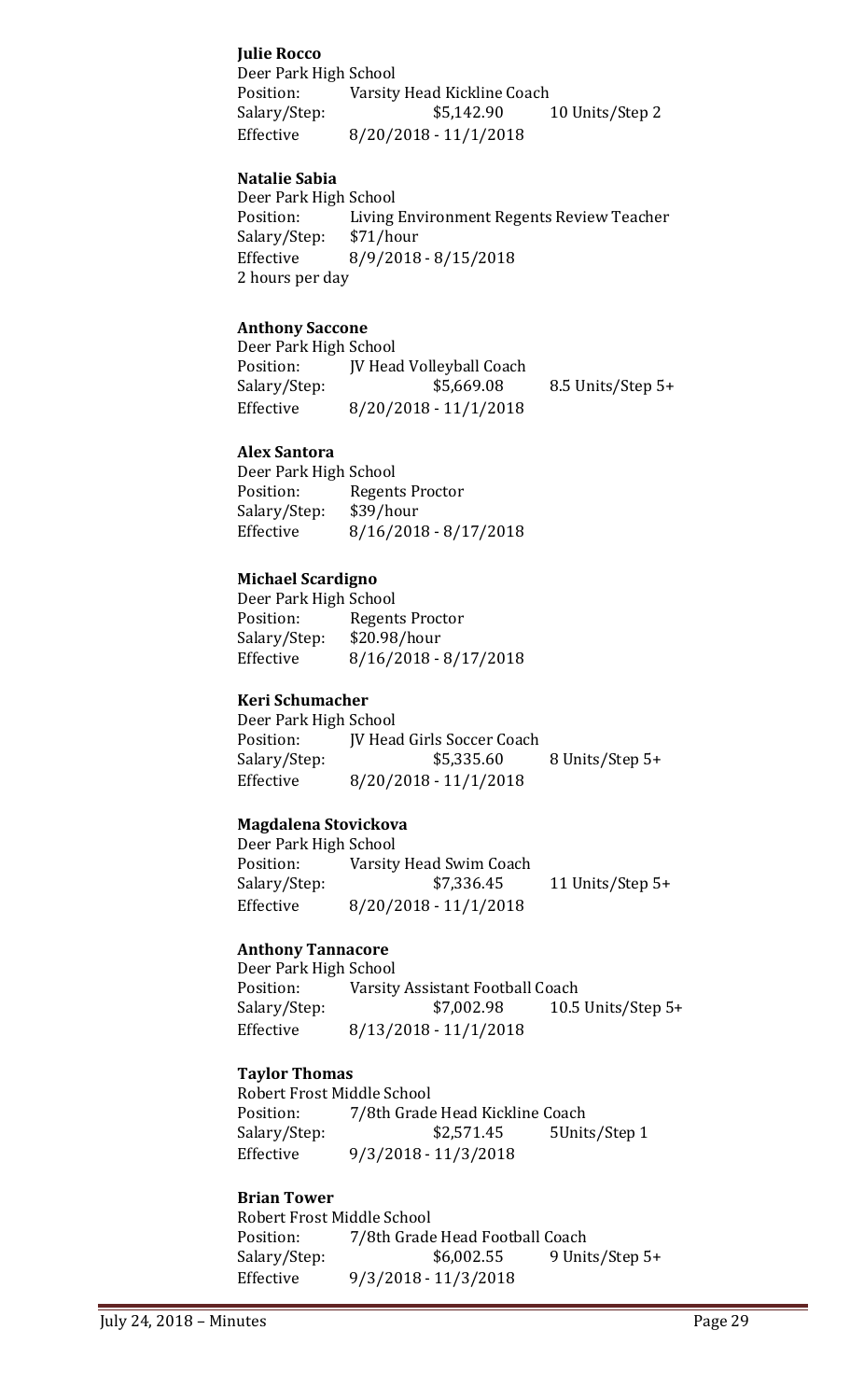## **Ian Western**

Deer Park High School<br>Position: Varsity Position: Varsity Assistant Football Coach<br>Salary/Step: \$7,002.98 10.5 Salary/Step: \$7,002.98 10.5 Units/Step 5+<br>Effective 8/13/2018 - 11/1/2018 Effective 8/13/2018 - 11/1/2018

## **Vanessa Whitney**

| Deer Park High School |                         |  |
|-----------------------|-------------------------|--|
| Position:             | Regents Proctor         |  |
| Salary/Step:          | \$39/hour               |  |
| Effective             | $8/16/2018 - 8/17/2018$ |  |

## **Vanessa Whitney**

| Deer Park High School |                               |
|-----------------------|-------------------------------|
| Position:             | Social Studies Regents Grader |
| Salary/Step:          | \$71/hour                     |
| Effective             | $8/16/2018 - 8/20/2018$       |
|                       |                               |

# **SCHEDULE 18/BP-802– SCHEDULES OF BILLS PAYABLE**

| General*               | #55                  | 6/30/2018 |
|------------------------|----------------------|-----------|
| Federal*               | #26                  | 6/30/2018 |
| Capital*               | #36                  | 6/30/2018 |
| School Lunch*          | #23                  | 6/30/2018 |
| <b>WORKERS' COMP.*</b> | Daily Check Register | 6/19/2018 |
| <b>WORKERS' COMP.*</b> | Daily Check Register | 6/19/2018 |
| <b>WORKERS' COMP.*</b> | Daily Check Register | 6/19/2018 |
| <b>WORKERS' COMP.*</b> | Daily Check Register | 6/20/2018 |
| General*               | #52                  | 5/31/2018 |
| General*               | #56                  | 6/30/2018 |
| Federal*               | # 27                 | 6/30/2018 |
| School Lunch*          | #24                  | 6/30/2018 |
| Trust & Agency*        | #13                  | 6/30/2018 |
| <b>WORKERS' COMP.*</b> | Daily Check Register | 7/3/2018  |
| General                | #3                   | 7/31/2018 |
| Federal                | #1                   | 7/31/2018 |
| Capital                | #1                   | 7/31/2018 |
| Capital                | #2                   | 7/31/2018 |
| School Lunch           | #1                   | 7/31/2018 |
| <b>Reserve Fund</b>    | #1                   | 7/31/2018 |
| <b>WORKERS' COMP.</b>  | Daily Check Register | 7/6/2018  |
| <b>WORKERS' COMP.</b>  | Daily Check Register | 7/10/2018 |
| <b>WORKERS' COMP.</b>  | Daily Check Register | 7/12/2018 |
| <b>WORKERS' COMP.</b>  | Daily Check Register | 7/12/2018 |
| <b>WORKERS' COMP.</b>  | Daily Check Register | 7/12/2018 |
| <b>WORKERS' COMP.</b>  | Daily Check Register | 7/12/2018 |
| <b>WORKERS' COMP.</b>  | Daily Check Register | 7/18/2018 |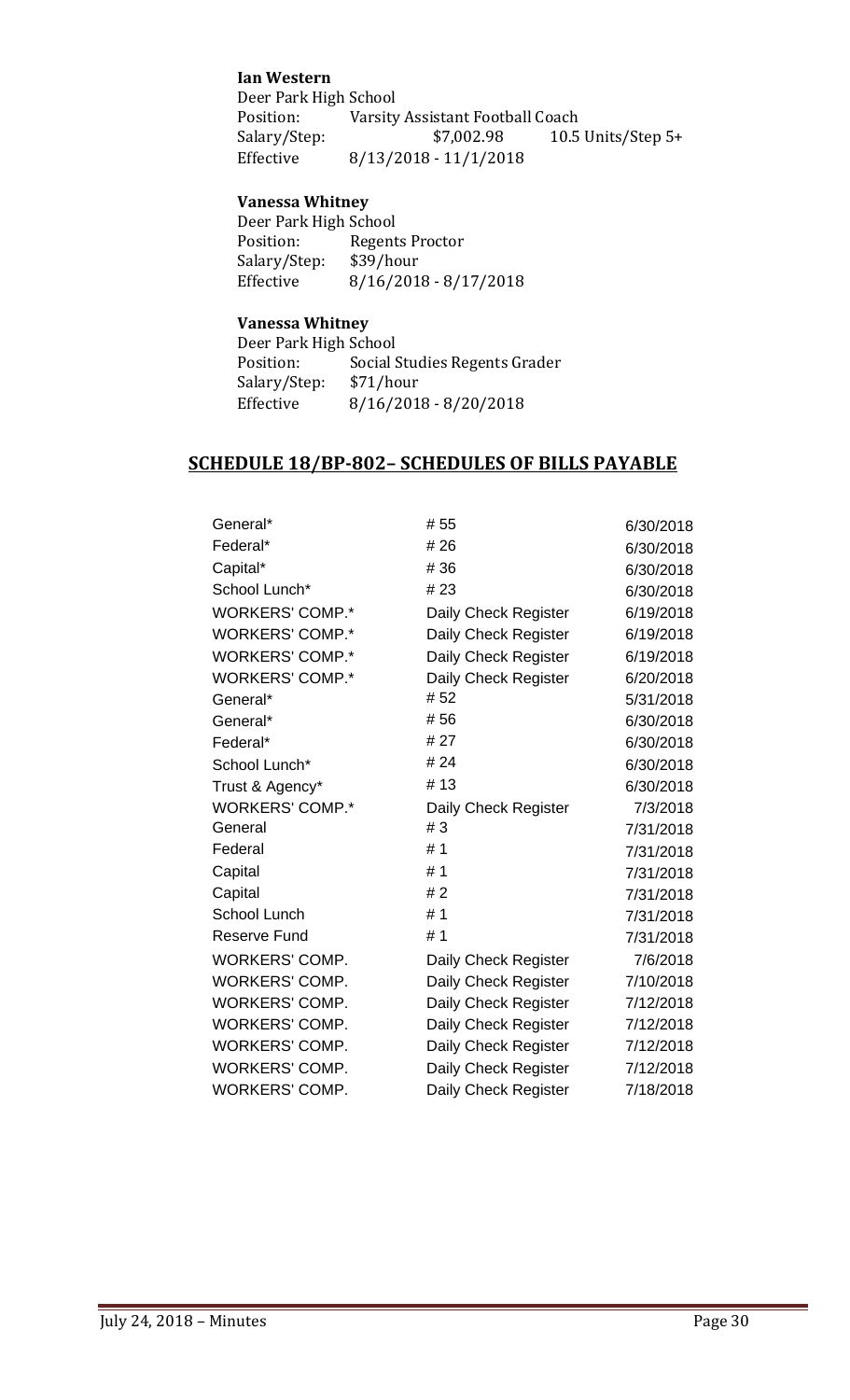# **SCHEDULE 18-E-421 - EXPLANATION OF BUDGETARY TRANSFERS #T24 , T25, T26 & T1**

# **SCHEDULES 18-F-338 & 339 - CONTRACT REPORTS**

**SCHEDULE 7-H-18 – HOME TEACHING (regular & special)** (confidential)

# **SCHEDULE 7-S-18 – SPECIAL TRANSPORTATION**  (confidential)

**SCHEDULE 7-SE-18 – COMMITTEE RECOMMENDATIONS**  (confidential**)**

# **RECEIPT**

**OF** *Upon a motion by Mr. Centamore, seconded by Mr. Rooney,* **SCHEDULES** *the Board of Education approved the following receipt of schedules collectively:*

# **SCHEDULE 18-A-470 – TREASURER's REPORT**

| Statement of Revenues -   | General Fund -<br>School Lunch Fund<br>Federal Fund - | June<br>June<br>June |
|---------------------------|-------------------------------------------------------|----------------------|
| <b>Treasurer's Report</b> | July/June                                             |                      |
| Cash Flow                 | July/June                                             |                      |

Claims Audit

May 1, 2018 - May 31, 2018 June 1, 2018 - June 30, 2018

# **SCHEDULE 18-B-800 - APPROPRIATION BUDGET STATUS REPORT**

| <b>Appropriation Budget Status Report</b> | General Fund -<br>Capital Fund -<br>School Lunch Fund<br>Federal Fund -                                                                                                                   | June<br>June<br>June<br>June |
|-------------------------------------------|-------------------------------------------------------------------------------------------------------------------------------------------------------------------------------------------|------------------------------|
| Extra-Classroom Activities Funds          | Robert Frost -<br>Deer Park High School -                                                                                                                                                 | June<br>June                 |
| <b>Trial Balance</b><br>July-June         | General<br>Worker's Comp & Unemployment<br>Federal<br>Capital<br>Capital Energy Cons. Proj.<br>Trust & Agency<br><b>Private Purpose Trust</b><br><b>Flexible Benefits</b><br>School Lunch |                              |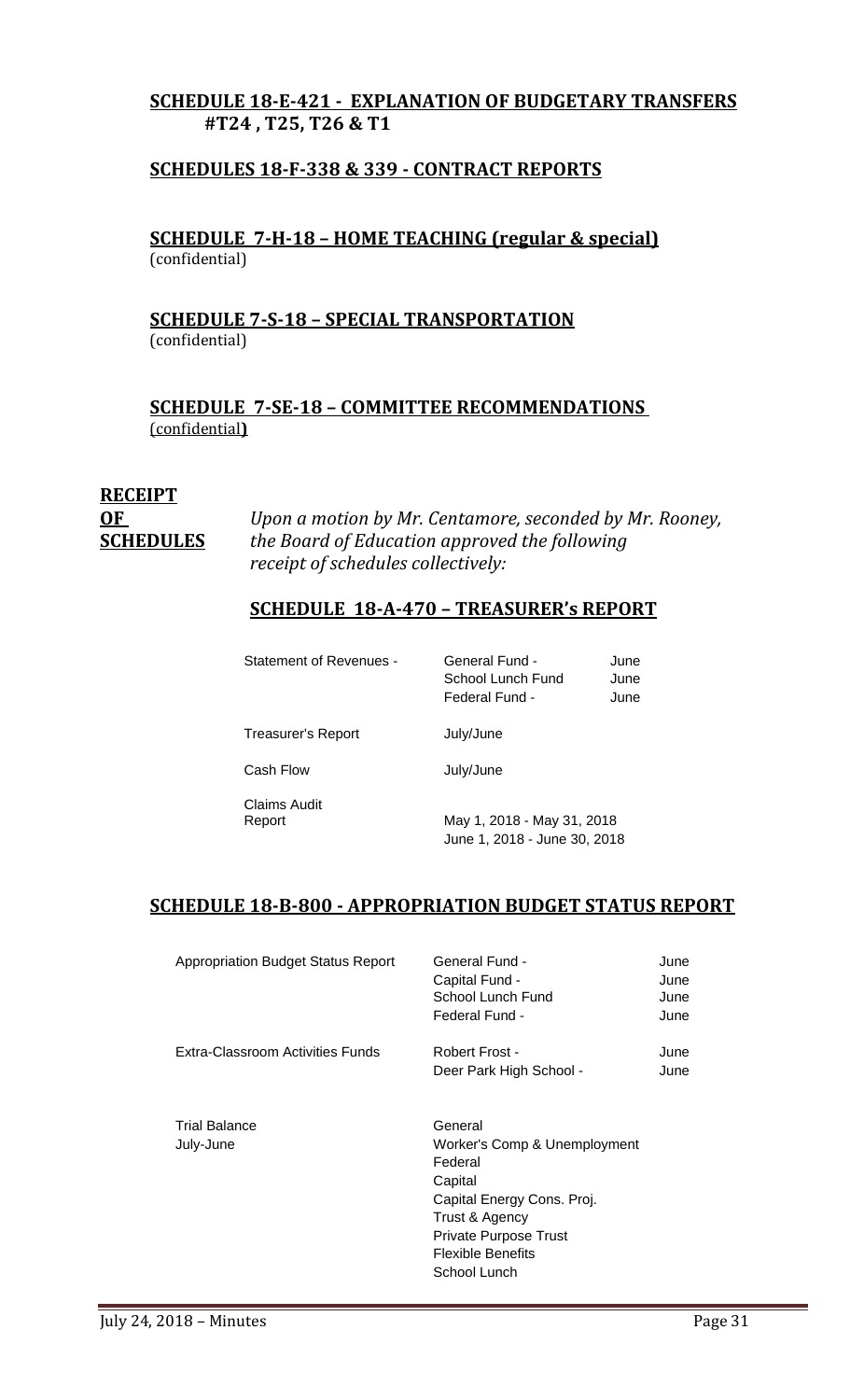# **SCHEDULE D – BID/RFP AWARDS**

*Bids for Bid # BDP18-015 Paper and Envelopes 2 were received and opened at 11:00 AM on July 12, 2018.*

Bids were advertised in Newsday. Forms and specifications were processed in accordance with Section 103 of the General Municipal Law and bids were solicited on the Empire State Purchasing Group website at [www.EmpireStateBidSystem.com.](http://www.empirestatebidsystem.com/) 

Bids were received from the following vendors:

Paper Mart, Inc. Preferred Business Forms, Inc. W.B. Mason Co., Inc.

Present at bid opening: Lauren von Ende, Purchasing Agent and Meg Jacobs, Recorder. There were no vendors present.

It is recommended that the bid be awarded to the following vendors as the lowest responsible bidders meeting specifications (see attached pricing in file):

Paper Mart, Inc. W.B. Mason Co., Inc.

#### *Proposals for RFP # RDP18-007 Athletic Trainer were received at 11:00 am on July 19, 2018.*

Proposals were advertised in Newsday. Forms and specifications were processed in accordance with Section 104 of the General Municipal Law and proposals were solicited on the Empire State Purchasing Group website at [www.EmpireStateBidSystem.com.](http://www.empirestatebidsystem.com/)

Proposals were received from the following vendors:

| Long Island Athletic Services, Inc.:         | 2018-2019: | \$45,000 |
|----------------------------------------------|------------|----------|
|                                              | 2019-2020: | \$45,000 |
|                                              | 2020-2021: | \$45,000 |
|                                              | 2021-2022: | \$45,000 |
|                                              | 2022-2023: | \$45,000 |
| Orlin & Cohen Medical Specialists Group:     | 2018-2019: | \$31,300 |
|                                              | 2019-2020: | \$31,900 |
|                                              | 2020-2021: | \$32,500 |
|                                              |            |          |
|                                              | 2021-2022: | \$33,200 |
|                                              | 2022-2023: | \$33,900 |
| Performax Physical Therapy & Wellness, P.C.: | 2018-2019: | \$30,000 |
|                                              | 2019-2020: | \$30,500 |
|                                              | 2020-2021: | \$31,000 |
|                                              | 2021-2022: | \$31,500 |
|                                              | 2022-2023: | \$32,000 |
|                                              |            |          |

Proposals were received by Lauren von Ende, Purchasing Agent and recorded by Concetta Bertelle, Recorder.

It is recommended that the RFP be awarded to the following vendor based on the proposals submitted and the services offered by proposer:

Performax Physical Therapy & Wellness, P.C.:

| 2018-2019: | \$30,000 |
|------------|----------|
| 2019-2020: | \$30,500 |
| 2020-2021: | \$31,000 |
| 2021-2022: | \$31,500 |
| 2022-2023: | \$32,000 |
|            |          |